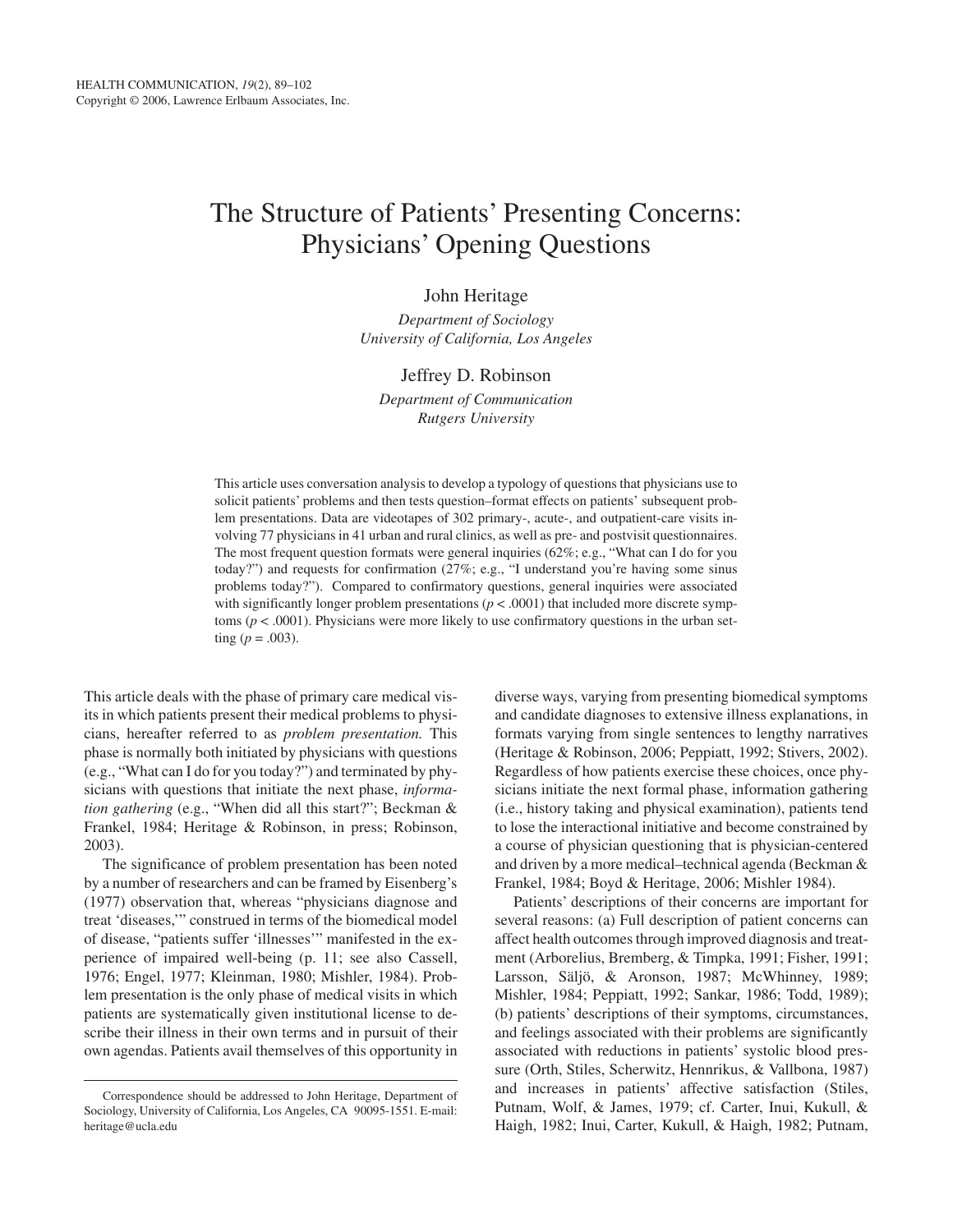Stiles, Jacob, & James, 1985); and (c) patients frequently have multiple concerns, which can be biomedical, psychosocial, or both in nature (Barsky, 1981; Lipkin, Frankel, Beckman, Charon, & Fein, 1995; Stoeckle & Barsky, 1981; White, Levinson, & Roter, 1994; White, Rosson, Christensen, Hart, & Levinson, 1997). More extensive problem presentation can bring these concerns, together with associated illness theories and affective sentiments, to a point where they can be addressed by physicians. The importance of examining patients' problem presentations is highlighted by the recurrent finding that they tend to be brief, and that such brevity is at least partially a result of physicians' interventions (Beckman & Frankel, 1984; Beckman, Frankel, & Darnley, 1985; Marvel, Epstein, Flowers, & Beckman, 1999).

The fact that patients' problem presentations are normally boundaried by physicians' questions raises issues about the ways in which physicians' behaviors affect the interactional "space" or "slot" within which patients present their problems. Therefore, we can ask the following: (a) How does the form of physicians' initiating questions affect the substance of patients' problem presentations, and (b) how is the initiation of information gathering positioned relative to the "completion" of patients' problem presentations? This article deals with the first of these questions. To do so, we develop a typology of the questions physicians ordinarily use to initiate problem presentation, examine the frequency of their deployment, and consider the effects of different question types on the extent of patients' problem presentations.

# THE CONTEXT OF PROBLEM **PRESENTATION**

The questions with which physicians initiate problem presentation are often shaped by preceding interactions. In the United States, patients are ordinarily seen by nurses or medical assistants (MAs) prior to physicians. MAs record patients' vital signs, frequently solicit presenting concerns, and sometimes take brief problem histories. This information, entered with varying degrees of completeness into patients' charts or computer records, is normally available to physicians prior to their interactions with patients.

This context complicates what would otherwise be a straightforward process of problem solicitation. Physicians, who may be somewhat cognizant of patients' problems, must decide how much of that knowledge to display when soliciting patients' accounts of them. Patients, who may assume that their previously disclosed information has been made available to physicians, must decide how much repetition is appropriate when representing their problems. Underlying these concerns are interactional norms (for a review, see Goffman, 1971; Heritage, 1984b) that sanction persons who convey information to recipients who already have knowledge of it (Maynard 2003; Terasaki 2004). Phy-

sicians labor under a reciprocal of this norm, which sanctions persons who ask for information when they are known to already have it.

For example, in Extract 1 the physician works to relieve the patient of whatever reservations she may have about repeating possibly known "news"; this is especially clear at lines 12 and 13 and in the design of the physician's initiating question (a->):

Extract 1: [P3:51:07]1

| 01        |          | DOC: .hhhhhhh $\Delta$ ::lrighty. (.) m=well they were                      |
|-----------|----------|-----------------------------------------------------------------------------|
| $02$ *->  |          | talkin' $-$ (0.2) thuh nurses told me a little                              |
| $0.3$ *-> |          | bit about [your $(.)$ ] p=h=ro:blem,                                        |
| 04        | PAT:     | [Yeah. ]                                                                    |
| 05        |          | $\left( .\right)$                                                           |
| 06        |          | DOC: .hhh Doesn't sound like fun.                                           |
| 07        | PAT: No: |                                                                             |
| 08        |          |                                                                             |
| 09        |          | befo:re?=[or is] it bran' new [problem ]                                    |
| 10        | PAT:     | [No]<br>$[J]$ st some: $ $ thin'                                            |
| 11        | PAT:     | ne:w.                                                                       |
|           |          | 12 a-> DOC: $\degree$ Hm: $\degree$ (0.2) mtch=.h tell me a little bit more |
| 13 a >    |          | about it. they wrote down [a couple a] notes but uh                         |
| 14        | PAT:     | $[n = 'Kay.]$                                                               |
| 15        | PAT:     | We:ll, (.) 't started like Wednesday. I started                             |
| 16        |          | like f- feeling a pull in my ne:ck=h                                        |
| 17        |          | DOC: Mm hm,                                                                 |

By the same token, in Extract 2, although the physician initiates problem presentation with a question that communicates a lack of knowledge about the patient's concern (a->; Robinson, 2006), the patient nonetheless begins with a disclaimer indicating that she will be repeating herself (\*->). In this way, she struggles with the possibility that her problem presentation may not be "news" to the physician:

Extract 2: [P3:123:18]

|    |           | 01 a-> DOC: What brings you here. $=$                                                 |
|----|-----------|---------------------------------------------------------------------------------------|
|    |           | $02$ *-> PAT: = Well, (.) uhm, (0.5) as I was- <sup>o</sup> I guess I'll just explain |
|    | $0.3$ *-> | it like I was explainin' to the nurse $\degree$ uhm, (1.0) I kept                     |
| 04 |           | ignoring it because I thought well, (.) I have arthritis                              |
| 05 |           | in my spine,                                                                          |

As these examples suggest, the repetition of preexisting knowledge of a problem is a lively consideration for both physicians and patients. It is one that can exert a significant influence on how physicians design their solicitations of patients' problems and hence on the fashion in which patients' presentations are constructed.

<sup>&</sup>lt;sup>1</sup>The transcription conventions used in this article are described in Ochs, Schegloff, and Thompson (1996). Online instructional resources for the use of transcription symbols can be found at: http://www.sscnet.ucla.edu/ soc/faculty/schegloff/TranscriptionProject/index.html and http://www.paul tenhave.nl/resource.htm All names are psuedonyms.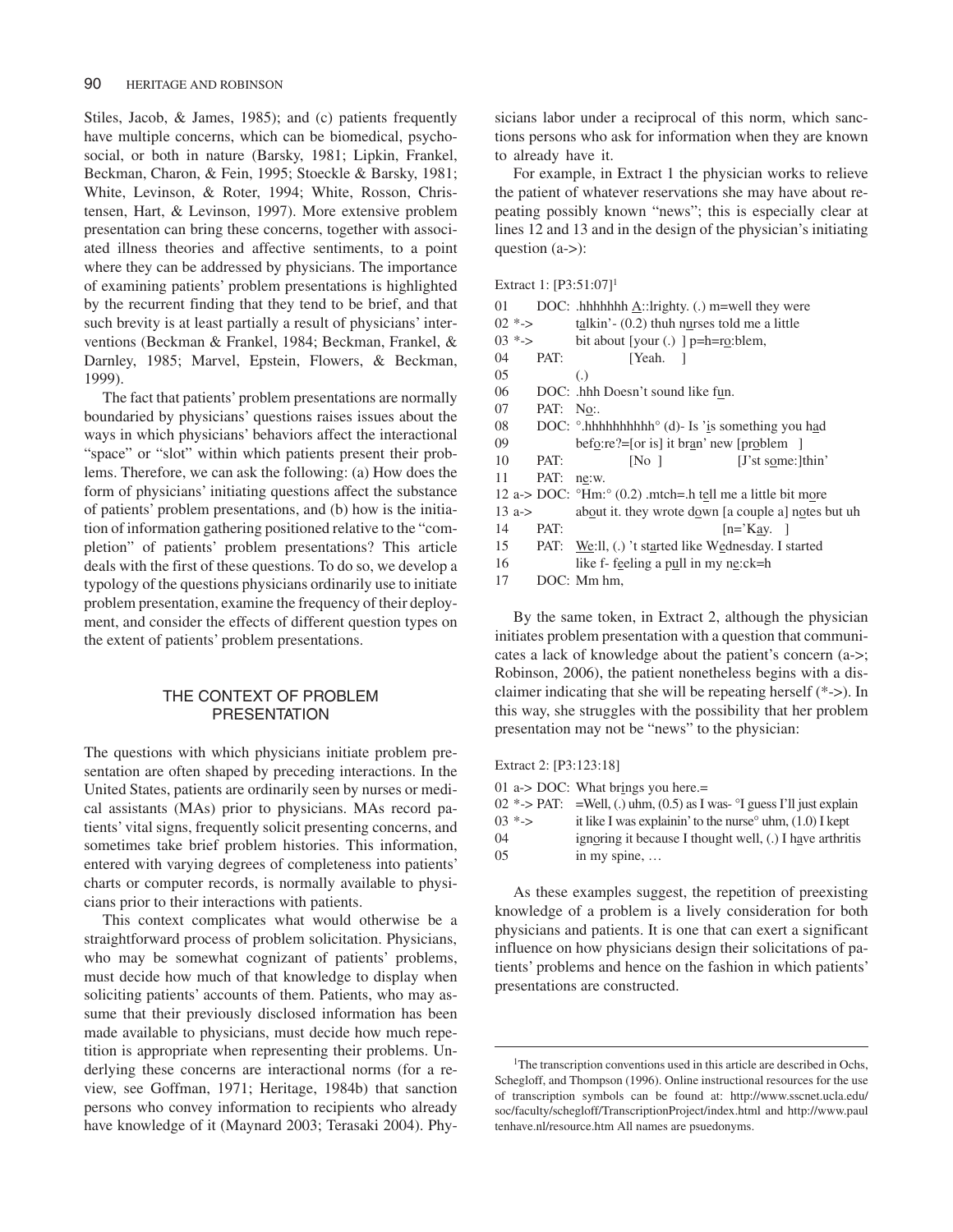#### QUESTION DESIGN

The notion that physicians' questions affect the substance of patients' problem presentations is based on two fundamental principles of interaction. The first principle is that of *conditional relevance* (Schegloff, 1968, 1972; Schegloff & Sacks, 1973). It is by virtue of this principle that questions set agendas for responses (Boyd & Heritage, 2006; Heritage, 2002; Mishler, 1984; Raymond, 2003; Stivers & Heritage, 2001). It is widely understood that the format of questions—including at least their grammatical construction (e.g., yes–no vs. whquestions), the actions they are designed to implement (e.g., a request for information, an offer, etc.) and their associated preference organizations for responses—constrains the format of responses and sets the terms for what will constitute a minimally "complete" answer (Raymond, 2003; Schegloff, in press). For example, in Extract 3, the question format, "What's goin'↑on↓ today," (a->) constrains the patient's response to the formulation of currently experienced problems:

Extract 3: [P3:118–17]

01 a-> DOC: What's goin'  $\text{On}\downarrow$  today. hhhh= 02 b-> PAT: = Uh: (.) just got=it in this u-=thro: at, (continues)

The patient's initial present-tense response ("just  $g_0t=it \dots$ ") displays her understanding of the physician's question as targeting a medical symptom.

The second principle is that of *turn taking.* Physician–patient interaction is organized by the turn-taking rules for ordinary conversation (Sacks, Schegloff, & Jefferson, 1974; for a review, see Robinson, 2001). This turn-taking system provides that, in principle, after a respondent produces a possibly complete answer to a question, the questioner has the right to the floor. In the context of problem presentation, after patients provide a response, physicians can opt to terminate the phase of problem presentation by initiating information gathering. Therefore, in Extract 4, the physician treats the patient's initial, one-sentence response as complete and proceeds to initiate information gathering, specifically *history taking* (HT>):

#### Extract 4: [SG:804:1]

|    |  | 01 a-> DOC: What=you $\n  up to: =h\n$                     |
|----|--|------------------------------------------------------------|
| 02 |  | $\left( .\right)$                                          |
|    |  | 03 b-> PAT: I've gotta bad foot that I can't (.) get well. |
| 04 |  | (0.2)                                                      |
|    |  | 05 HT> DOC: Which part.                                    |
| 06 |  | PAT: $>0$ kay. $<$ (0.2) about five weeks ago I went to    |
| 07 |  | Disneyland an' I wore uh pair=a sandals                    |
| 08 |  | that weren't very supportive  . (continues)                |

In this case, the physician's move is resisted by the patient (line 6): Her turn is both overtly nonresponsive to the question (with "Okay") and pursues a narrative agenda that, as she retroactively provides, was interrupted by the physician's question.

Taken together, these two principles represent resources through which physicians can exert agenda-based constraints on the substance and extent of patients' responses. Although, as Extract 4 makes clear, patients have resources with which to resist the agendas of physicians' questions and the norms of turn allocation, the fact remains that these constraints are present and that patients may need to resist them if they are to present their own concerns in their own terms.

## DATA AND METHOD

The data for this article were 302 randomly selected visits between patients with acute medical problems (as opposed chronic-routine, follow-up, or general physical examination) seeing primary care physicians (i.e., family practice or internal medicine) in community-based clinics. Patients were consecutively recruited in 41 clinics with 77 participating physicians.2 One hundred ninety-one visits were collected in urban Los Angeles, and 111 were collected in rural central Pennsylvania. All data collection was approved by university humans-subjects protection committees. Nurses admitted patients and escorted them to a private area where researchers explained the study and secured their written consent, after which patients filled out a previsit survey. Patients were then escorted to visit rooms and seen by physicians without the presence of researchers. Visits were videotaped with small cameras that were positioned so that their view could be obstructed by an examination curtain, which was drawn when patients dressed or underwent especially private examinations. After their visit, patients filled out postvisit surveys (measures are discussed later). All data were transcribed by the authors. The qualitative method used is conversation analysis (CA; for a review, see Atkinson & Heritage, 1984), particularly as it is applied to the study of institutional interaction (for a review, see Drew & Heritage, 1992; Heritage & Maynard, 2006).

### ANALYSIS

#### Interactional Analysis

#### Question Types

We identified five basic types of questions used to initiate problem presentation. These types are sensitive to the two organizational dimensions of physician questioning described

<sup>2</sup>Visits in which patients preempted the physician's initiating question by directly proceeding to describe their problem were excluded. Also excluded were visits in which patients described their problems by physically presenting or displaying them to physicians with minimal vocalization (e.g., "Look at this"). These will be the subjects of a separate article.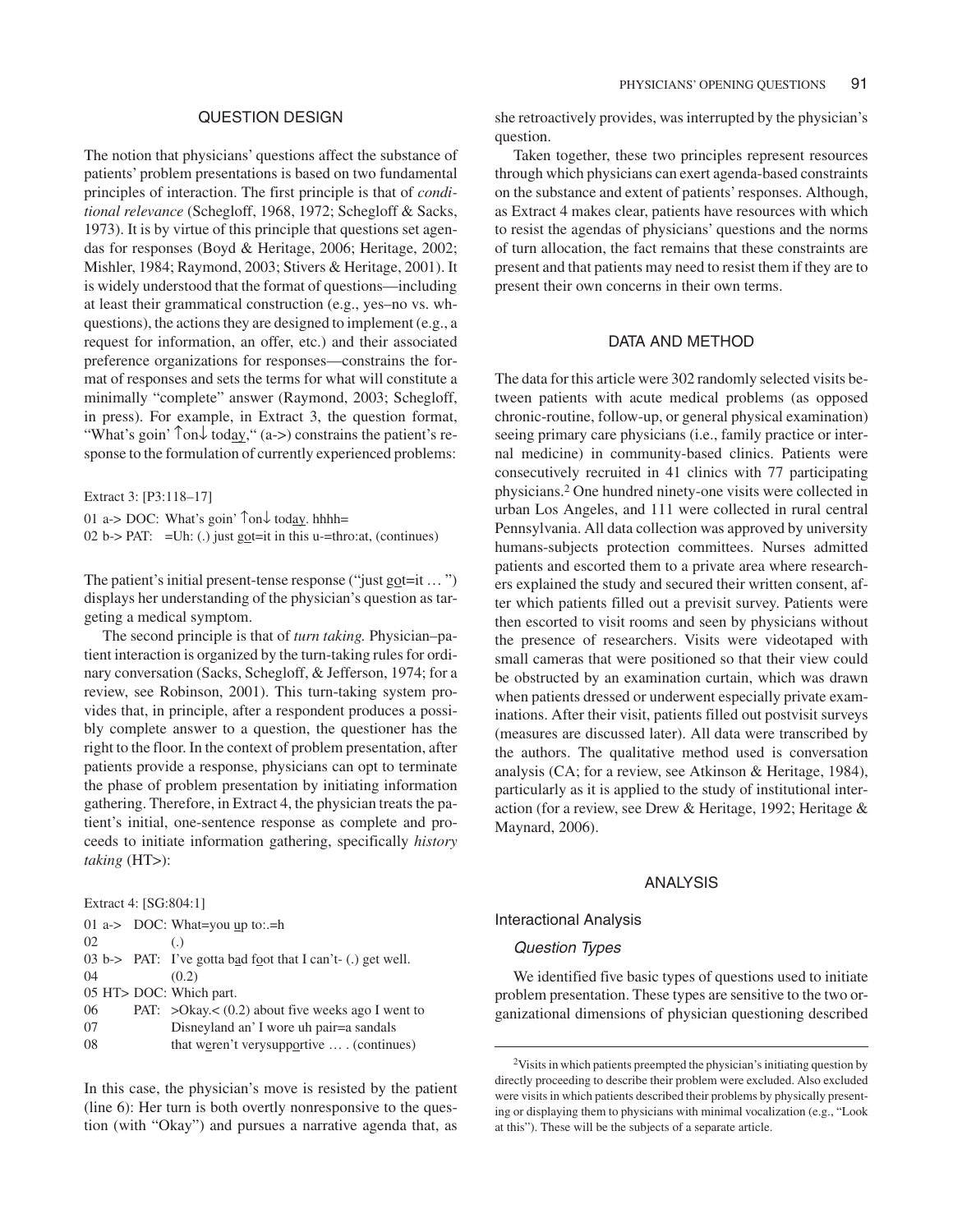earlier. The first concerns knowledge. As described previously, physicians can design their questions so as to communicate varying degrees of preexisting knowledge about patients' presenting concerns. These question designs can vary in the extent to which they invite patient elaboration of medical problems. The second organizational dimension concerns the degree of agenda-based constraint mobilized by physicians' questions. Given the constraining nature of question design described earlier, what is required of patients as an immediately relevant response? As we show in our analysis, each of the question types can be analyzed in terms of both dimensions, the choices they impose on participants, and their consequences for patients' problem presentations.

Type 1 (general inquiry) questions. Type 1 questions have three primary features: (a) Their design invites the immediate presentation of patients' medical business; (b) they are "general" in that they formulate an agnostic stance about the precise nature of patients' medical business; and hence, (c) they allow patients to present their concerns in their own terms. Type 1 questions vary in the amount of preexisting information that physicians present themselves as having. (The following list of types is not meant to be exhaustive.) First, they can be formatted so as to be entirely agnostic about the nature of patients' business, as in Extract 5:

Extract 5 [P3:25:05]

|    |            | 01 a-> DOC: What can I do for you today.                      |
|----|------------|---------------------------------------------------------------|
| 02 |            | (0.5)                                                         |
|    |            | 03 b-> PAT: We:ll- $(0.4)$ I fee:l like (.) there's something |
|    | $04 b \ge$ | wro:ng do:wn underneath here in my rib area                   |

Questions like, "What can I do for you today" (a->), together with others such as, "How can I help?," "What are you here for?," and "What brings you in?," propose a "service" relationship between physician and patient. Although they make relevant the presentation of medical business generally, they are agnostic regarding the nature of such business, allowing for the possibility that patients' business might be something other than the investigation of a problem (e.g., a request for a prescription refill or work-release note).

A second common form of Type 1 question continues to index the existence of general, but unknown, medical problems, yet in addition indexes the tense of such problems. For example, in Extract 6, the physician uses the present progressive "goin' o:n." (a->) to solicit a description of a *current* medical problem:

Extract 6: [P3:118:19]

|        | 01 a-> DOC: What=in thuh world's goin' o:n.                  |
|--------|--------------------------------------------------------------|
| 02     | (0.2)                                                        |
|        | 03 b-> PAT: W'll (.) I ha:ve (.) da- ta back up ta thuh very |
| $04 -$ | beginning. I think I had like an upper respiratory flu       |

Note that the patient's response (b->) begins in the present tense, "I ha:ve," and that the patient further orients to the "current" focus of the question by subsequently rebeginning her turn and projecting a move into the past tense, "ta back up ta thuh very beginning." Other Type 1 questions of this general sort include "What's happening?"; "What's up?"; and, in rare cases, "What happened?" (common for physical injuries).

Finally, Type 1 questions can index specific problems or symptoms, as in Extract 7:

|        | 01 a-> DOC: S:o (.) tell=me about this pain you're getting.   |
|--------|---------------------------------------------------------------|
| 02.    | (0.4)                                                         |
|        | 03 b-> PAT: It (.) it (.) I thought (at=f:)- initially it was |
| 04 b-> | uh $(0.2)$ just my sciatica (.) acting up.                    |

Here, although the *tell me about X* format indicates some preexisting knowledge of the patient's problem (i.e., "pain"), the *tell me* format specifically invites the patient to describe it de novo (see also J. Coupland, Robinson, & Coupland, 1994), and in this way positions the physician as a relatively unknowing recipient.

Type 1 questions are by far the most common type of problem solicitation in our data set, representing 187 (61.9%) cases (Table 1). Because they do not constrain the content, extent, or precise form of patients'responses, Type 1 questions are compatible with any response that patients care to make, provided that it is focused on the activity that the question is understood to initiate: the presentation of medical business. As discussed

| TABLE 1                                                                          |  |
|----------------------------------------------------------------------------------|--|
| Frequency of Question Types and Associated Mean Lengths of Problem Presentations |  |

|               | Frequency |       |                    |                 |
|---------------|-----------|-------|--------------------|-----------------|
| Question Type | N         | $\%$  | M Length (Seconds) | Range (Seconds) |
|               | 187       | 61.92 | 27.10              | $1 - 143$       |
| 2             | 33        | 10.93 | 15.72              | $1 - 61$        |
| 3             | 48        | 15.89 | 8.33               | $1 - 46$        |
| 4             | 16        | 5.30  | 17.81              | $3 - 62$        |
| 5             | 18        | 5.96  | 10.72              | $2 - 32$        |
| Total         | 302       | 100   | 21.41              | $1 - 143$       |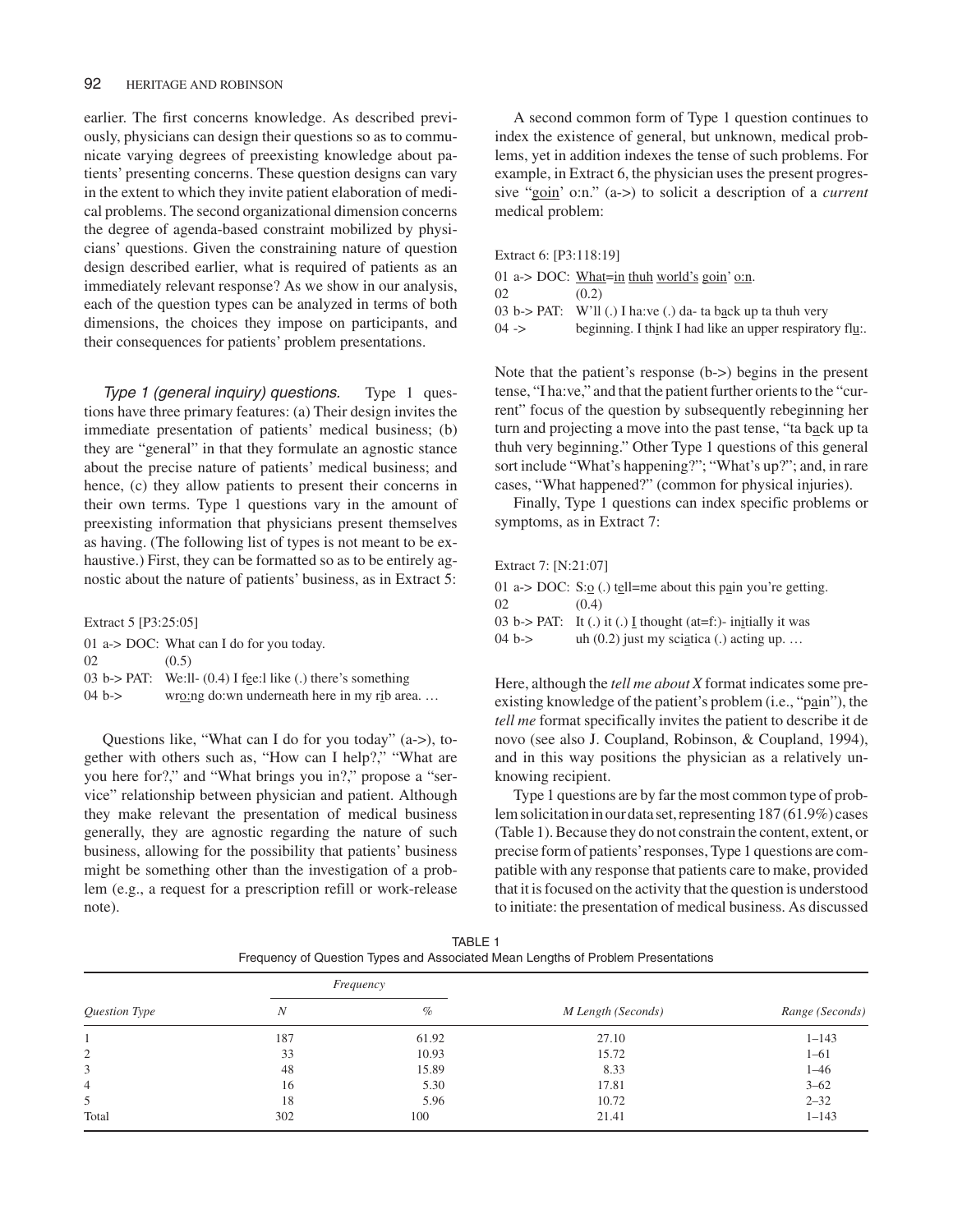later, Type 1 questions engender the longest problem presentations, averaging 27.1 sec.

Type 2 (gloss for confirmation) questions. Type 2 questions request confirmation of a generalized *gloss* of patients' medical problems. In conceptualizing the notion of *glossing,* we note that there is a range of different ways that physicians can refer to, formulate, or describe patients' problems. As an interactional practice, describing is organized along a number of dimensions (Schegloff, 1972), one of which is *granularity* or "degree of resolution" (Schegloff, 2000a). That is, different descriptions "zoom in on" or "pan out from" specificity, including or excluding particular details (Jefferson, 1985). In a variety of contexts, such as story telling and announcements (Goodwin 1996; Sacks 1974; Terasaki 2004), generalized glosses project subsequent elaboration. For example, Sacks (1974) noted that story prefaces frequently include gloss-like descriptors that project their own elaboration such as the descriptor, *wonderful thing,* in the preface, "The most wonderful thing happened to me today." (This can be compared to more fine-grain announcements such as "I received a raise today.")

In contrast to Type 1 (general inquiry) questions, Type 2 questions are formatted as yes–no questions that invite (dis)confirmations as patients' immediately relevant next actions (Raymond, 2003). However, by expressing limited and generalized access to patients' problems, they also invite expansive detailing as a possible and appropriate patient response (Pomerantz, 1980). Extracts 8 and 9 exemplify this type of question, where the glosses are "uncomfortable" and "sick," respectively:

Extract 8: [P3:49:09] 01 a-> DOC: Sounds like you're uncomfortable.  $02$  (.) 03 b1>PAT: Yeah. 04 b2>PAT: My  $e:ar, = an'$  my-s- one side=of my throat hurt(s). Extract 9: [N:17:09]

01 a-> DOC: So you're sick today. huh? 02 b1>PAT: Ye:ah.  $03 \t\t(.)$ 04 b2>PAT: Getting a cold. losin' my vo:ice,

In both cases, the patients' responses are twofold. The *initial* responsive units (b1>) are confirmations (i.e., *Yeah*). Subsequently (b2>), the patients go on to expand their responses with additional units that present symptoms.

Type 2 questions imply somewhat conflicting obligations for their recipients. On the one hand, when physicians request confirmation of a gloss of patients' problems, such as "uncomfortable" or "sick," they establish the relevance of its unpacking and specification by patients. Extracts 8 and 9, in which patients go on to present current symptoms,

support the observation that patients understand physicians' descriptors as glosses in search of expansion. On the other hand, because Type 2 questions embody a claim to at least preliminary knowledge of patients' problems, they simultaneously introduce a barrier to patients' problem presentations arising from the norm that sanctions repetition of known information (discussed earlier). This barrier is overt in Extract 8, where the physician's "Sounds like … " (line 1) indicates that his gloss is derived from another source (e.g., information documented by the intake nurse in the patient's medical records).

There are a number of different types of evidence for the proposal that, relative to Type 1 questions, Type 2 questions constrain both the content and extent of patients' problem presentations. First, the constraining effects of Type 2 questions are highlighted when we compare patients' problem presentations to physicians with those made earlier to nurses. Extract 9′ represents the nurse–patient interaction that preceeded Extract 9:

Extract 9′ [N:17:09]

| 01 |                         | NUR: You have a co:ld (or)                                              |
|----|-------------------------|-------------------------------------------------------------------------|
|    |                         | 02 1-> PAT: Congested.                                                  |
| 03 |                         | NUR: Co:ngis-chest co:ngestion?                                         |
| 04 |                         | PAT: Ye:ah=a [little-]                                                  |
| 05 |                         | NUR: $[A:ls]_0$                                                         |
| 06 |                         | (0.3)                                                                   |
|    |                         | 07 2-> PAT: Coughing (.) s[tarting ] to cough a little b[it,            |
| 08 | NUR:                    | $\lceil$ Cough- $\rceil$<br>$\left( \int_{0}^{2} \psi(x) \, dx \right)$ |
| 09 |                         | NUR: a mome::nt, $\degree$                                              |
| 10 |                         | $(9.5)$ ((nurse writing))                                               |
| 11 |                         | NUR: $^{\circ}$ A::nd then a: $^{\circ}$ co::ugh.                       |
| 12 |                         | PAT: Ye:ah. just starting.                                              |
| 13 |                         | NUR: (It just a) sta: rting.                                            |
| 14 | PAT: Yeah.              |                                                                         |
| 15 |                         | $\left( .\right)$                                                       |
| 16 |                         | NUR: [How ] 'bout thuh [sore throat?]                                   |
|    |                         | 17 3-> PAT: $[(My)]$<br>[ <i>voice</i> ]<br>$\vert$ ).                  |
| 18 |                         | NUR: Ye:ah, [so ]                                                       |
|    | $19 \text{ } 4$ -> PAT: | [Uh: 1:m sore throat once in a while.]                                  |

During the nurse's intake visit, the patient reported four symptoms: "Congested"  $(1-)$ , "Coughing"  $(2-)$ , something about his "voice" (most of which is inaudible;  $3\rightarrow$ ), and "sore throat" (4->). Comparing Extract 9′ to the previous Extract 9, we make four observations: First, the physician's formulation "sick"—from his Type 2 question, "So you're sick today. huh?" (Extract 9, line 1)—is a gloss; the patient did not report*sick* to the nurse, nor did the nurse document*sick* in the records (which we also collected).3 Second, after the patient confirms (Extract 9, line 2), he continues with "Getting a cold" (line 4), which is itself a gloss of his symptoms; he did not report *cold* to the nurse. Therefore, the patient's initial

<sup>3</sup>The nurse's chart entry read: "Cold—chest congestion/cough/sore throat (nighttime) for 4 days."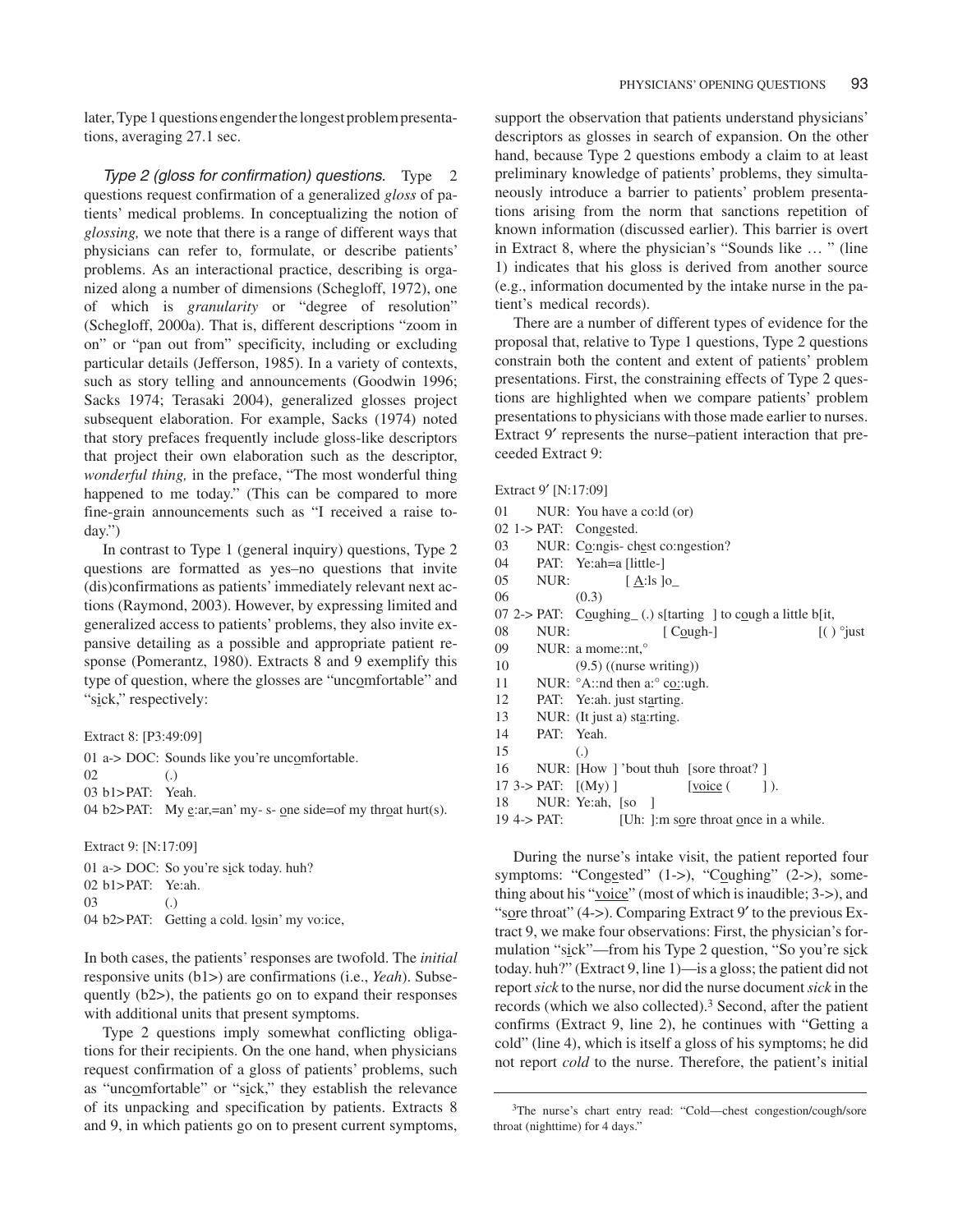continuation is with an additional gloss. Third, the patient's subsequent continuation presents only one of his symptoms: "losin' my vo:ice" (Extract 9, line 4); relative to his presentation in Extract 9′, he withholds *congestion, coughing,* and *sore throat.* Fourth, the *voice* symptom is the only one that was not fully articulated to the nurse; it was overlapped (Extract 9′, lines 16–17), and thus potentially not registered by the nurse. Therefore, in response to the physician's Type 2 question, the patient can be described as presenting only symptoms potentially not registered or documented by the nurse.

In addition, patients may be reluctant to respond to glosses with symptomatic details for fear of repetition. In Extract 10, the physician's Type 2 question is, "Sounds like you haven't been feelin'=so spiffy?" (a1>), where the gloss is "(not) so spiffy":

Extract 10 [P3:52:07]

|                 | 01 a1>DOC: Sounds like you haven't been feelin'=so spiffy? |
|-----------------|------------------------------------------------------------|
| 02 b1>PAT: $No$ |                                                            |
| 03              | $(1.0)$ ((doctor pulls pen out of shirt pocket))           |
| 04              | $(0.8)$ ((doctor begins to write))                         |
| 05              | PAT: Thought=it was goin' awa: y, an' it come back over    |
| 06              | thuh wee:kend.                                             |
| 07              | DOC: Uh huh                                                |
| 08              | $\left( .\right)$                                          |
| 09              | PAT: Jill's like you got=a sinus infection a year ago.     |
| 10              | (.) it's got=a be: $=$                                     |
| 11              | DOC: = (Uhh/Oh). How's Jill doin' these days,              |
|                 |                                                            |
|                 | ((24 sec omitted; talk about patient's wife and            |
|                 | family)                                                    |
|                 |                                                            |
|                 | 12 a2>DOC: hhhhhhh A::lrighty. Tell me everything.         |
| 13              | (0.8)                                                      |
| 14              | PAT: Uh $(0.4)$ like I to [ld her. ]                       |
| DOC:<br>15      | $[She-(.)]$ you told (thuh nurse)                          |

- 16 [all (this) ] stuff. Ye: [ah.]
- 17 PAT: [Ye:ah. ] [·hh]hh It=e- seemed like
- 18 PAT: like I had=a little sore throat Sunday night,
- 19 (.) M:**onday I woke up, went ta wo:rk, ...**

The patient's initial response (b1>) is a confirmation: "No::." At lines 3 and 4 there ensues a lengthy 1.8-sec silence wherein the patient continues to gaze at the physician, who begins to write in the records. It is notable that, in his subsequent continuation (lines 5, 6, 9, & 10), the patient refers to his problem with a locally subsequent reference form "it" (Schegloff, 1996b), which displays his understanding that the physician already has knowledge of his problem. Moreover, although the patient's " … it come back over thuh wee:kend" references both a problem and a general timeframe, it eschews a symptomological description of the problem. Finally, although the patient does go on to report his wife's diagnostic speculation of "sinus infection" (lines 9–10), this appears as more designed to support the legitimacy of his medical visit than to offer symptomatic description (Heritage & Robinson, 2006).4

The observation that the patient does not present his problem at lines 5 through 10 is brought into relief when we examine subsequent talk. At line 12, the physician redirects the topic of the interaction by inquiring about the patient's wife, which lasts for approximately 24 sec. However, the physician ultimately shifts back to problem presentation with, "·hhhhhhh A::lrighty. Tell me everything" (a2>). This is a Type 1 question that, in line with our earlier argument, invites the presentation of a problem. Moreover, although interdicted by the physician at lines 15 through 16, the patient's first complete responsive unit performs the action of presenting a symptom history: "Uh (0.4) like I told her. … It=eseemed like I had=a little sore throat Sunday night" (lines 13–18).5 In addition, the physician's, "Tell me everything," tacitly acknowledges that the patient's earlier talk did not accomplish problem presentation. Finally, that the physician shifts from a Type 2 question  $(a1)$  to a Type 1 question (a2>), and that each question is responded to (and thus understood) differently by the patient, is further evidence that Type 1 and Type 2 questions set different agendas for subsequent patient response.

Our data contain considerable support for the claim that physicians themselves do not orient to Type 2 questions as the ideal means of soliciting a full problem presentation. For example, see Extract 11:

Extract 11 [P3:27:04]

|    |                 | 01 a1>DOC: I understand you're having s'm sinus                 |
|----|-----------------|-----------------------------------------------------------------|
|    | $02$ al $>$     | problems t[oday.]                                               |
|    | $03 b1 > PAT$ : | $\lceil$ #Ye]:a $\lceil$ h.# $\rceil$                           |
|    | 04 $a2>DOC$ :   | [W]hat's [goin' on.                                             |
| 05 | PAT:            | H-                                                              |
| 06 |                 | PAT: Uh:: $m \underline{I}$ just have terrible sinus headaches. |

4Space prevents a full defense of this claim, and the interactional organization and effects of self-diagnosis are the topic of another article. However, as the following example illustrates, patients self-diagnoses are routinely treated as summaries in lieu of problem presentation and are followed by history taking:

```
[P3:19:04]
```

|    |      | 01 $a\rightarrow$ DOC: W'l what brings ya in today.              |
|----|------|------------------------------------------------------------------|
|    |      | 02 b-> PAT: I:, (.) j's think I have a kidney infectio [n.]      |
| 03 | DOC: | $\lceil$ U]h oh:                                                 |
| 04 |      | $\left( .\right)$                                                |
|    |      | 05 HX> DOC: When did this start.                                 |
| 06 |      | (0.4)                                                            |
| 07 |      | PAT: Y're gunna yell at me but like- $(0.2)$ beginning of july:: |
|    |      |                                                                  |

5The physician's interdiction appears driven by a desire to demonstrate that he understands that the patient's reference to "her" is the practice medical assistant rather than the patient's wife, who was topicalized in the preceding talk.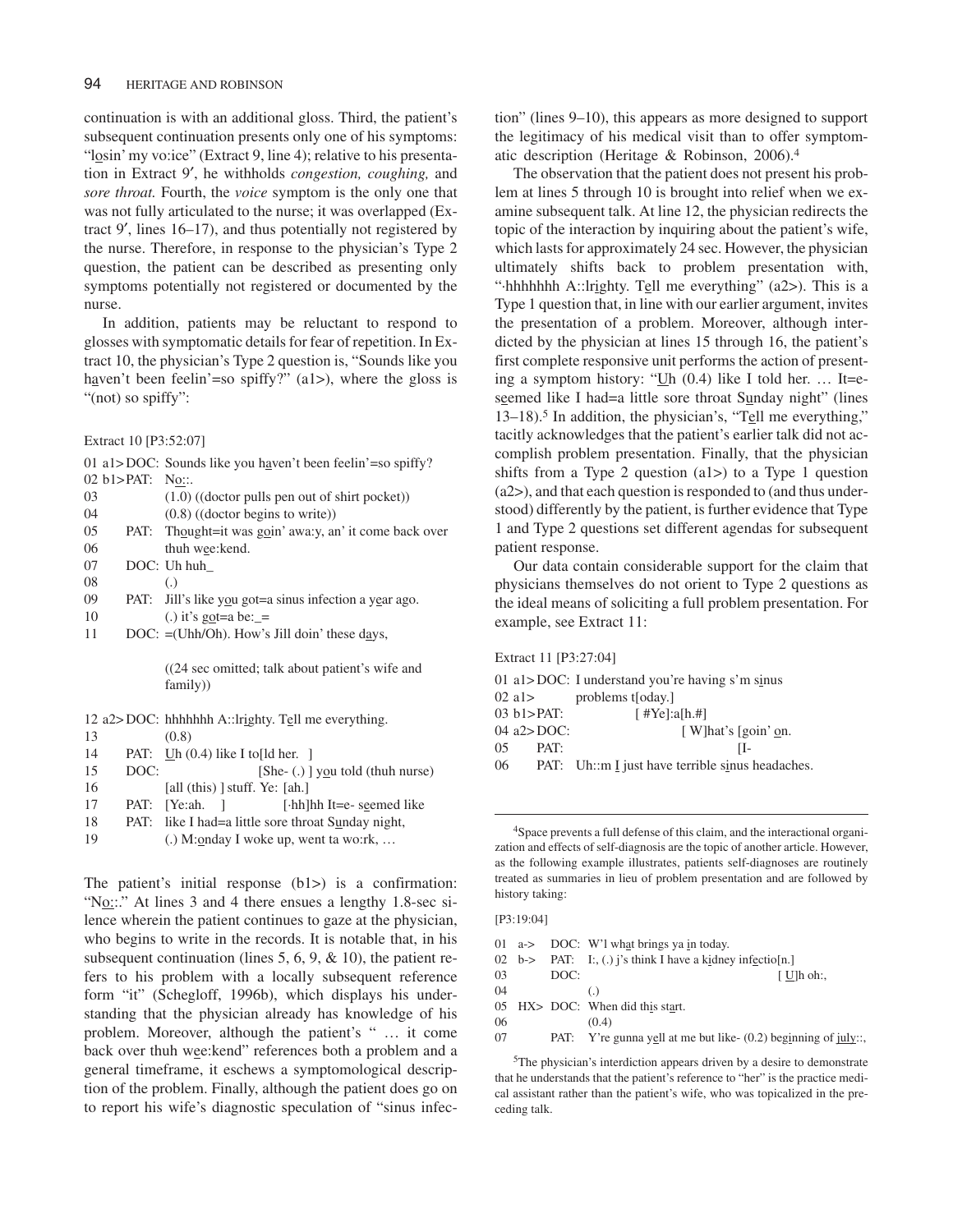The physician begins by asking a Type 2 question (a1>), and the patient responds with a confirmation (b1>). However, prior to the patient completing the confirmation, the physician asks a Type 1 question (a2>). That the physician does not wait for a problem presentation, and instead resolicits such a presentation with a Type 1 question, is evidence that the physician orients to the Type 2 question as a less-effective means of soliciting a problem presentation.

The constraining effects of Type 2 questions can form part of a procedure in which problem presentation is minimized or eliminated, as seen in Extract 12:

#### Extract 12: [P3:60:10]

01 a-> DOC: You're having knee problems since Ju::ne.

02 b-> PAT: Yes.

03 HT> DOC: Okay what have you done for that. (.) since then.

Immediately after the patient confirms with "Yes" (b->), the physician shifts out of problem presentation into history taking (HT>), thus further reducing the opportunity for the patient to expand on her problem in her own terms.

As we have suggested, physicians'use of Type 2 questions can be at least partially explained by a related conversational norm: Do not ask others for information that you are already presumed to know (see Terasaki, 2004). Insofar as (a) patients present their problems to MAs, who enter information into the patients' charts; (b) physicians are (at least professionally) accountable for having read chart notes prior to visits; and (c) physicians presume that because patients presume that physicians know such information, there will be a general pressure on physicians to use opening questions that display their knowledge of patients' problems. This pressure is exemplified in Extract 13:

Extract 13: [P3:18:04]

|    |      | 01 *-> DOC: W'll what brings you in today. Thuh |  |
|----|------|-------------------------------------------------|--|
| 02 |      | nurse [wrote down] that you're havin'           |  |
| 03 | PAT: | [We:ll]                                         |  |
| 04 |      | DOC: some trouble with your [ha:ir.]            |  |
| 05 | PAT: | $[Yea \; ]:h.$                                  |  |

The Type 1 question, "W'l' what brings you in today" (\*->), gives the patient the interactional right and obligation to answer. According to the rules for turn taking, on completing this question, the physician should stop speaking and allow the patient to respond (Sacks et al., 1974). However, before the patient answers, the physician continues with a Type 2 question, "thuh nurse wrote down that you're havin' some trouble with your ha:ir" (lines 2 and 4). Here, the physician replaces her original Type 1 question with a Type 2 question, and thereby attenuates her claim to be unaware of the patient's problem.

To summarize, Type 2 questions are requests for confirmation of glosses of patients' problems that simultaneously make immediately relevant confirmations (vs. problem presentations) and indicate prior knowledge about patients' problems. Due to the norm, *do not inform others about things that you presume they already know* (Terasaki, 2004), Type 2 questions constrain patients away from presenting their problems to already-knowing physicians. However, because the item to be (dis)confirmed is a vaguely formulated gloss, these questions can permit or license patient-initiated expansions without requiring them. In such cases, however, a patient will undertake an expansion in a context in which the physician has already indicated a degree of familiarity with the complaint; this consideration may limit the expansion that the patient decides to undertake. Type 2 questions represented 33 (10.9%) cases and engendered presentations averaging 15.72 sec (Table 1).

#### Type 3 (symptom[s] for confirmation) questions.

Similar to Type 2 questions, Type 3 questions are formatted so as to make (dis)confirmation the appropriate next action. However, whereas Type 2 questions request confirmation of a gloss of patients' problems, Type 3 questions request confirmation of *concrete symptoms.* A frequent feature of Type 3 questions is the verbatim use of terms recorded by nurses in patients' records, which are often those of patients themselves. Unlike Type 2 questions, which imply a claim to knowledge of patients' specific problems, Type 3 questions display such knowledge. Therefore, they more strongly constrain patients away from elaborations that would involve repetitions to physicians who have presented themselves to be already knowledgeable. For example, see Extracts 14 and 15:

Extract 14: [N:10:04]

|       | 01 a-> DOC: Okay so this time last for three da:ys,                 |
|-------|---------------------------------------------------------------------|
| 02a > | hhh an' you're having body a: ches.                                 |
| 03    | PAT: $Y$ [es:::                                                     |
|       | 04 a-> DOC: [You('re) feelin' we:ak,] h uhm any other               |
|       | $05 a \rightarrow$ symptoms, right no:w=                            |
|       | 06 b-> PAT: $=N:oc.[(It's)]$ just that I woke-                      |
|       | $07$ HT $>$ DOC:<br>[Fe:ver::                                       |
|       | 08 PAT: N:o uh no fever.                                            |
|       |                                                                     |
|       | Extract 15: [N:10:01]                                               |
|       | 01 a-> DOC: tch Alright. so having heada: che, an' sore thro: at hh |

|    | 02 a        |      |                                   | and cough with phle:gm for five da:ys?           |
|----|-------------|------|-----------------------------------|--------------------------------------------------|
|    |             |      | 03 b-> PAT: $[Mm h m[:, ]$        |                                                  |
|    |             |      |                                   | 04 HT> DOC: [·hhh [Uh ]:m- Are you >bringing up< |
|    | $05$ HT $>$ |      | $(.)$ >uh- you know when< you     |                                                  |
|    | $06$ HT $>$ |      | say [you bring up thuh ph [le:gm] |                                                  |
| 07 |             | PAT: | [O::range]                        | [bro:wn ] an'=a $(go:ld)$                        |
| 08 |             |      | tannish, ye:ah.                   |                                                  |
|    |             |      |                                   |                                                  |

In each of these cases, (a) physicians produce their Type 3 questions while gazing at (inferably reading) the nurse's chart notes; (b) the questions request confirmation of con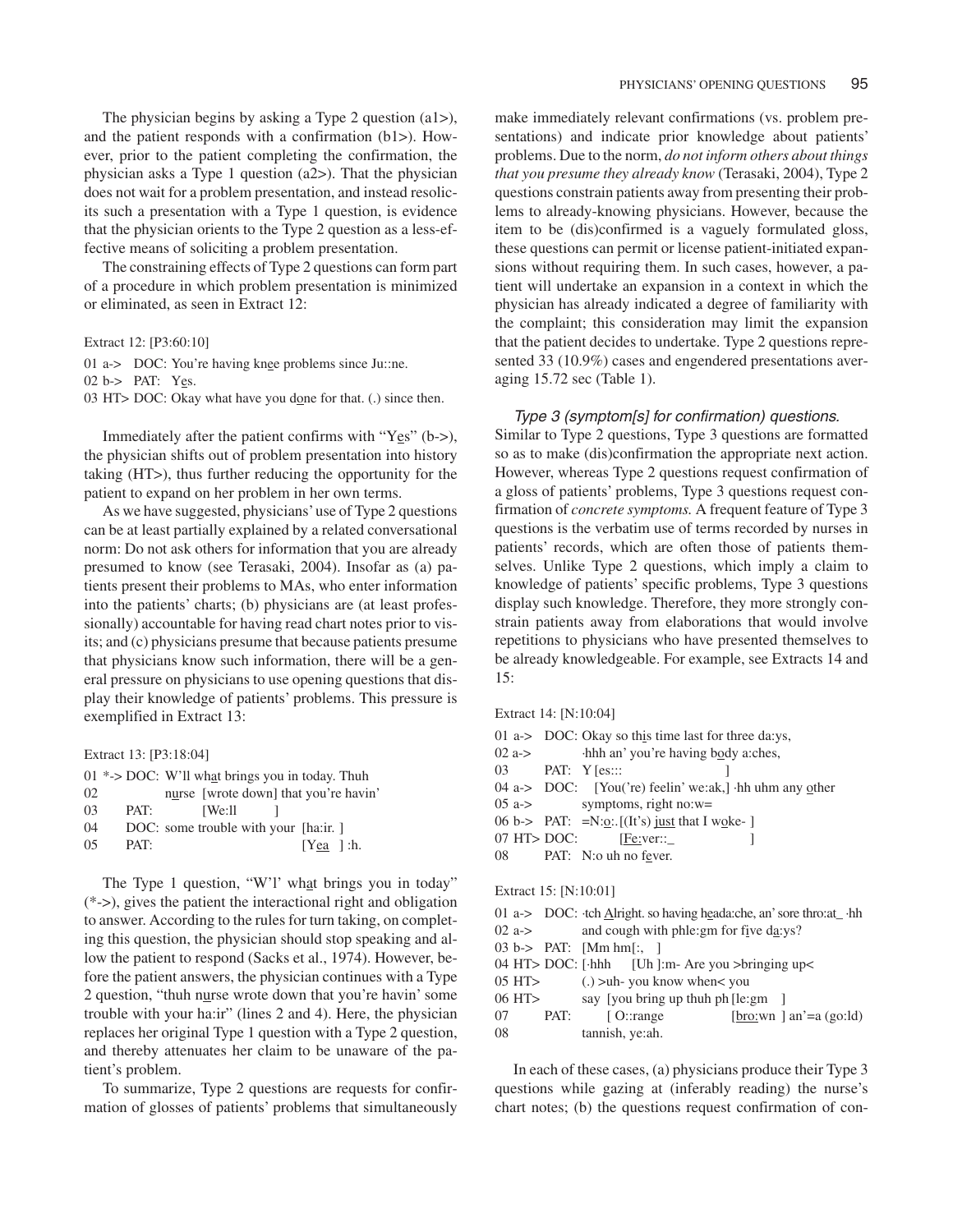crete symptomological details, including "last for three da:ys," "body a:ches," and "feelin' we:ak" (Extract 14, lines 1–4), and "heada:che," "sore thro:at," and "cough with phle:gm for five da:ys" (Extract 15, lines 1–2); (c) patients understand these as requests for confirmation by confirming, "Yes:::" (Extract 14, line 3) and "Mm hm:" (Extract 15, line 3); and (d) immediately on completion of patients' confirmations, physicians shift out of problem presentation and into information gathering, including another request for confirmation, "Fe:ver::\_" (Extract 14, line 7), and a yes–no question, "Are you >bringing up< … " (Extract 15, lines 4–6).

The last observation supports the claim that physicians treat patients'confirmations of Type 3 questions as complete, sufficient answers. Stated alternatively, Type 3 questions are summaries of patients' problem presentations and are not designed to (re)solicit such presentations. In fact, there is evidence that Type 3 questions are designed to be relatively exhaustive of patients' already-reported symptom. For example, in Extract 14, the physician completes her turn with, "any other symptoms, right no:w" (lines 4–5). This question contains the negative-polarity item "any," which embodies a presumption of a *no* answer (Boyd & Heritage, 2006; Heritage, 2002; Stivers & Heritage, 2001) and thus displays the physician's understanding that there is nothing more to present. More restricted than Type 2 questions, Type 3 questions can also lead to the curtailment of or, as in Extracts 14 and 15, the complete abrogation of the problem presentation phase of the medical visit.

As with Type 2 questions, physicians do not appear to orient to Type 3 questions as solicitations of problem presentations, *per se.* For example, see Extract 16:

Extract 16: [N:19:06]

|    |                         | 01 al > DOC: You slipped an' fell, four weeks ago?=   |
|----|-------------------------|-------------------------------------------------------|
|    | $02 b$ -> PAT: = Ye:ah. |                                                       |
| 03 |                         | $\left( .\right)$                                     |
|    |                         | 04 PAT: $>$ It w'[s::<                                |
|    |                         | 05 a2>DOC: What happ[ened.                            |
| 06 | PAT:                    | $\lceil >^{\circ}$ a little over four weeks           |
|    | 07 —                    | PAT: $ago. o uh::m (0.4) I: was >walkin' down < thuh$ |
| 08 |                         | sta:irs, $a::n'$ $\cdot$ hhh I fe: $ll$               |

The physician's Type 3 question (a1>) is again produced while gazing at (reading) the medical records. After the patient confirms with, "Ye:ah," (b->), and after a brief gap of silence (line 3), the patient begins to produce another responsive unit, ">It w's::<" (line 4). However, the physician interrupts the patient—versus allowing the patient to speak to possible completion (see Jefferson 2004; Schegloff, 2000b)—by asking a Type 1 question, "What happened" (a2>). When the physician begins to speak, the patient is not projectably complete (Jefferson, 1984); that is, after only, ">It w'… ," it is not possible for the physician to know where the patient is "going" or what the patient is "doing" with this unit of talk, including the possibility that the patient is begin-

ning to present his or her problem. That the physician's "What happened" (line 5) is specifically designed to solicit a problem presentation, and that it is interruptive of a nonprojectably complete unit of talk, is strong evidence that the physician orients to his initial Type 3 question as not having been designed to solicit a problem presentation. The physician turns out to have been correct. That is, the patient's second responsive unit, ">It w's::< ... > °a little over four weeks ago $\lt^{\circ\circ}$  (lines 4–6), is not part of a problem presentation but rather a correction of the physician's time estimate in his original Type 3 question (a1>). This supports the claim that the patient also did not understand the Type 3 question as a solicitation of a problem presentation, per se.

Compared to Type 1 and Type 2 questions, Type 3 questions are the least enabling of patients' problem presentations. As yes–no questions, they require (dis)confirmation as an immediate next action (Raymond, 2003). Because the material presented for confirmation incorporates specific symptoms from the patient's chart, rather than vaguely formulated glosses of those symptoms (as with Type 2 questions), these questions do not provide a hospitable environment for elaboration. In this context, elaborations must necessarily be produced at the patient's initiative and, as in the last example, in competition with the physician's presumed right to the floor. Type 3 questions represented 48 (15.9%) cases (almost 50% more than Type 2) and engendered presentations averaging 8.33 sec (almost 50% less than Type 2; see Table 1). One-word answers to Type 3 questions were common (29%), and 60% of responses were 5 sec or less.

Type 4 (How are you?) questions*.* The defining feature of Type 4 questions is that they are formatted to solicit general evaluations rather than problem presentations as the immediate object of response. Examples are, "How are you?," "How are you doing?," and "How are you feeling?" Robinson (1999) demonstrated that patients understand Type 4 questions differently depending on whether they are positioned prior to, or following, the completion of the opening phase of visits; these include greetings, identifying patients, embodying readiness, reading records, and so forth (J. Coupland et al., 1994; Heath, 1981; Robinson, 1998). When positioned after the completion of the opening phase, Type 4 questions are produced and understood as solicitations of patients' medical business (Robinson, 1999). In this analysis, we focus only on Type 4 questions that follow the opening phase.

In Type 4 questions there is a potential for ambiguity between the overt question agenda, which invites an *evaluation,* and the sequential position of the question relative to the opening of the visit, which provides the relevance for problem presentation. This ambiguity is made more pointed by the fact that, in ordinary conversation, "How are you?"-type questions tend to function as part of normal openings and to invite bland, nonexpansive, and troubles-resistant responses (Jefferson, 1980; Sacks, 1975; Schegloff, 1986), whereas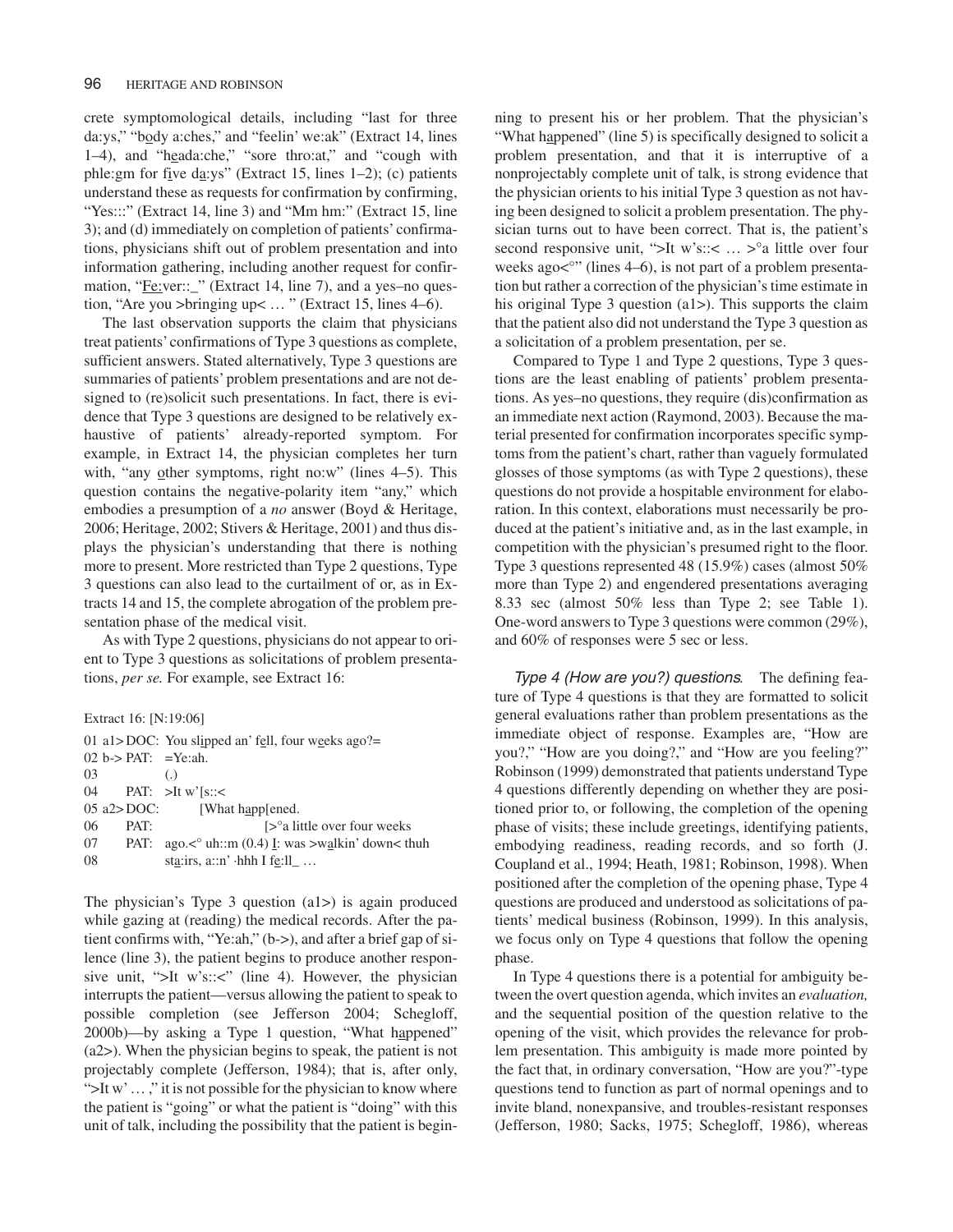when understood as soliciting the reason for the visit, they invite problem presentations. As a result, patients can experience ambiguity as to how physicians "mean" Type 4 questions (i.e., as solicitations of either nonmedical and general states of being or presentations of medical business).

Type 4 questions set general evaluations as the initial agenda for patient responses. However, it is not uncommon for patients to address both of the potential relevancies of the question by first responding with somewhat bland troubles-resistant responses and subsequently volunteering multiunit responsive turns that contain presentations of their medical business. In this way, patients observably address the contradictory norms (for and against describing a problem) that bear on the alternative responses to the inquiry. For example, see Extracts 17 and 18:

Extract 17: [N:12:04]

01 a-> DOC: How you doin'. 02 b-> PAT: We:ll, pretty good. I- I just ha:d=uhm (1.0) 03 uh:: >I=had s'm-< funny symptoms, ... Extract 18: [P3:57:10] 01 a-> DOC: So how are you fee:ling. 02 b-> PAT: Well, (.) I- (.) I feel good now but=I can't 03 get rid=of=this:=uh:m (.) conge:stion.

In each case, in response to the physician's Type 4 question (a->), patients' initial responses (b->), which are possibly grammatically complete units of talk, are evaluations of their states of being: "We:ll, pretty good" (Extract 17) and "Well, (.) I- (.) I feel good now" (Extract 18). In each case, patients also display their orientations to the Type 4 questions as being produced with reference to medical business by continuing their turns with an additional unit of talk that constitutes the beginning of a symptom presentation: ">I=had s'm-< funny symptoms, ... " (Extract 17) and "I can't get rid= of=this:=uh:m (.) conge:stion" (Extract 18).

The potential consequence of this ambiguity is that patients may fail to recognize the question as other than an ordinary "How are you?" question, and thus fail to present a problem. For example, in Extract 19, the physician produces his Type 4 question, "How ya doin" (line 11), while he is in the process of sitting down but has otherwise completed opening the visit (i.e., lines 1–10):

|    |              | Extract 19: [P3:108:17] |
|----|--------------|-------------------------|
| 01 | $DOC: Hi::=$ |                         |
| 02 | $PAT: =Hi$   |                         |
| 03 |              | (2.5)                   |
| 04 |              | DOC: .h You a:re        |
| 05 |              | (0.2)                   |
| 06 |              | PAT: Shelly Lottie.     |
| 07 |              | DOC: Shelly Lottie?=    |
| 08 |              | PAT: $=Mm h[m, ]$       |
| 09 | DOC:         | [I']m Clark Norrick.    |
| 10 |              | PAT: $H(h)i(h)$ .       |
|    |              |                         |

11 a1> DOC: How ya  $d$ oin'. 12 b1>PAT: Okay, 13 a2> DOC: .hh Bu:: $t = h(.)$  can't be too good. 14 b2>PAT: Nah=h (.) my throat hurts.

In response to the physician's Type 4 question (a1>), the patient produces, "Okay," (line 12), which (a) unlike the initial responses in Extracts 17 and 18, is a conventionally *neutral,* troubles-resistant response (Jefferson, 1980) and a bottom-line *positive* evaluation that communicates "no problem" (Pillet-Shore, 2003); (b) is thus pragmatically complete and marks a transition-relevance place (Sacks et al., 1974); and (c) displays the patient's understanding of the physician's Type 4 questions as merely a "How are you?"-type question. In this context, the physician pursues problem presentation. His, "Bu::t," (line 13) is grammatically parasitic on the patient's, "Okay," and claims that it is a noncomplete answer. He extends this pursuit with an inquiry that resembles a Type 2 question: His subsequent, "can't be too good,"  $(a2)$ ) continues to pursue an answer and undercuts the patient's, "no problem"-valenced, "Okay," as an adequate answer. The physician's pursuit exploits a retroactive implication that his Type 4 question was produced to solicit a problem presentation.

In sum, Type 4 questions are designed to make immediately relevant the presentation of evaluations, not problem presentations. Although, as seen in Extracts 17 and 18, patients sometimes understand and treat Type 4 questions as solicitations of problem presentations, Extract 19 demonstrates that this is not always the case. When patients do not design their initial evaluative responses so as to project the presentation of a problem (as with the patient's, "Okay," in Extract 19), they return the interactional floor to the physician. Type 4 questions represented 16 (5.3%) cases and engendered presentations averaging 17.81 sec (Table 1).

Type 5 (history-taking) questions. Type 5 questions effectively bypass problem presentation altogether; they are history-taking questions that propose the relevance of information gathering and set agendas for patients' responses that are sharply constrained. These questions are closed ended (e.g., yes–no, fill in the blank, multiple choice, etc.). For example, see Extract 20. Prior to this extract, the physician opens the visit (i.e., he enters the room, greets the patient, secures the patient's identity, and silently reads the records; Robinson, 1998). At line 13, as the physician continues to gaze at (read) the records, he opens the business of the visit with a yes–no, history-taking question, ">You have< any fe:ver?" (see HT->), to which the patient answers with a *no*-type response, "Ah:: I don't believe so" (line 15):

Extract 20: [N:11:08]

- 12 (1.0) (reading patient's records) 13 HT> DOC: >You have< any fe:ver?
- 14 (0.4)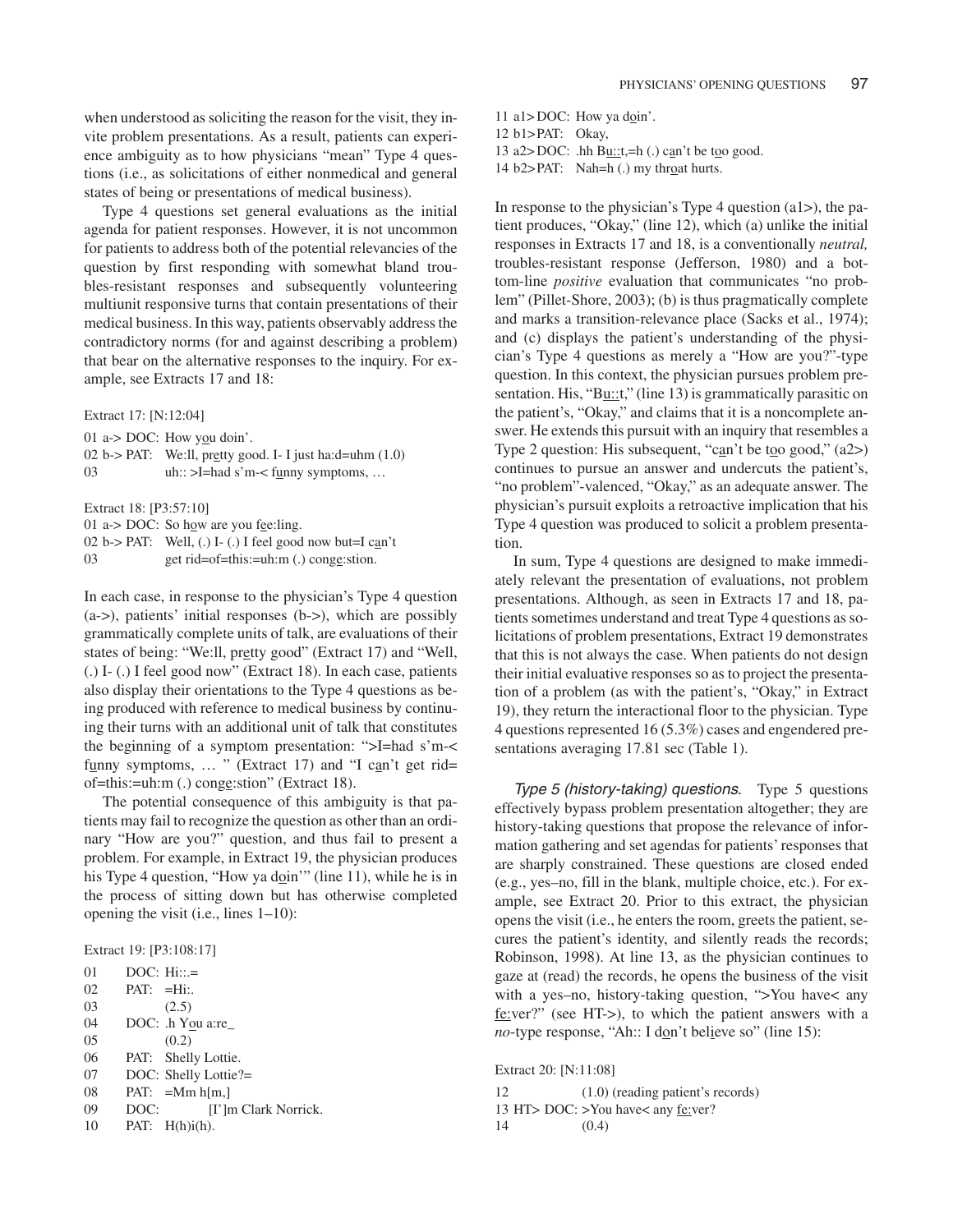#### 98 **HERITAGE AND ROBINSON**

| 15 |                | PAT: Ah:: I don't believe so. I think            |
|----|----------------|--------------------------------------------------|
| 16 |                | he $\lceil \text{just (ch-)} \rceil$             |
| 17 |                | DOC: [(Mm.)]                                     |
| 18 |                | PAT: [(I just) took- my temperature (at home). ] |
| 19 | $DOC:$ $I$ $($ |                                                  |
| 20 |                | a little bit.                                    |
|    |                | 21 HT> DOC: How long do you feel (.) kin'a sick. |

Note that the patient's second responsive unit, "I think he just (ch-) (I just) took- my temperature (at home)" (lines 15–16, 18), is not a problem presentation. After this, the physician pursues a differential diagnosis by continuing information gathering: "Howlong do you feel (.) kin'a sick" (line 21). Type 5 questions represented 18 (6.0%) cases and engendered presentations averaging 10.72 sec (Table 1). Although space limitations prevent elaboration, these figures show that, albeit rarely, patients can and do sometimes work out from under the constraints of Type 5 questions to present problems.

Representing the entire corpus of 302 visits, Table 1 presents the frequency of question types and the associated lengths of problem presentations they engendered.

## QUANTITATIVE ANALYSIS

Emerging from our interactional analyses is one hypothesis and one research question:

- H1: Problem presentations initiated by Type 1 (i.e., general inquiry) questions will be more extensive than those initiated by Type 2 and Type 3 (i.e., confirmatory) questions.
- RQ1: What demographic and health-context variables are associated with physicians' uses of general-inquiry versus confirmatory question types?

# Measures

The problem-presentation phase of all 302 visits was coded for nine variables. In the following, we discuss their operationalization after that of problem presentation.

Problem presentation. In accordance with prior research (Heritage & Robinson, 2006; Robinson, 2003), problem presentation was operationalized as all patients'communication beginning immediately after physicians' phase-initiating questions and ending at physicians'initial attempts to shift out of problem presentation into a different activity, most commonly that of information gathering. With several caveats (listed later), and largely in line with prior research (Beckman & Frankel, 1984; Marvel et al., 1999),<sup>6</sup> we operationalized physicians' attempts to shift out of problem presentation as any complete turn of talk that initiated the first part of an adjacency-pair sequence (Schegloff & Sacks, 1973). The majority of these turns consisted of history-taking questions (e.g., "How long's that been goin' on for?"). Other sequence-initiating turns included questions about medications (e.g., "Which inhalers do you take?"); repair initiations involving reformulations of patients' talk that included symptoms not disclosed by patients (e.g., "Back pain?," uttered immediately after the patient produced, "my back," as a gloss of his problem); requests to review patients' medical records (e.g., "Can I look in here and see what he did for you?"); physical exam-related requests or directives (e.g., "Have a seat over here," referring to the exam table); and nominally "social" questions about work, family, and so forth (e.g., "You teach here in Small City?"). We also included two types of nonsequence-initiating turns including diagnosis-related statements (e.g., "It looks like you probably have some posttraumatic tendonitis") and summative, sequence-closing assessments (Jefferson, 1978) of problem presentation (e.g., "Well that sounds like a pretty good history there").

Several types of sequence-initiating actions were not coded as shifts and included the following: repair initiations (Schegloff, Jefferson, & Sacks, 1977) targeting materials other than symptoms (e.g., "The weekend clinic?," uttered after the patient said "I went to the clinic"), repair initiations formatted as verbatim repeats (see Schegloff, 1996a) of patients' words (e.g., "A lot of pain?," uttered after the patient said "I have a lot of pain"), and utterances specifically designed to solicit additional problems (e.g., "That's why you're here?" and "Anything else?"). We did not include several types of nonsequence-initiating actions such as physicians' *continuers* (e.g., "Uh huh" and "Mm hm"; Schegloff, 1982), *acknowledgment tokens* (e.g., "Okay" and "Alright"; Beach, 1995), *marked acknowledgment tokens* (e.g., "Right" and "I see"; Heritage & Sefi, 1992), *the token "Oh"* (Heritage, 1984a), *response crys* (e.g., "Holy mackerel"; Goffman, 1981), *agreement tokens* (e.g., "Yeah"), *newsmarks* (e.g., "Oh you do?"; Heritage, 1984a), *assessments* (e.g., "Good"), *expressions of sympathy* (e.g., "That's not a good thing," uttered immediately after "I feel like I'm falling apart"), and *responses to patient-initiated actions* (e.g., "Oh well thank you," uttered in response to "He thought you were absolutely delightful by the way").

Question type—general inquiry versus confirmatory. Working from our qualitative analysis, question type represented the question that physicians used to initiate problem presentation. Only Types 1 through 3 (89% of cases) were included for analysis. Question Type 4 (5%) was omitted because it is not clearly related to problem presentation; it can promote talk unrelated to problem presentation, which potentially confounds the dependent variables. Question Type 5 (6%) was omitted because it specifically avoids or skips problem presentation by initiating information gathering; its

<sup>&</sup>lt;sup>6</sup>Because the Beckman and Frankel (1984) categories of "elaborator" and "recompletor" systematically provide patients with opportunities to continue problem presentations, they were not coded as "completing" patients' problem presentations.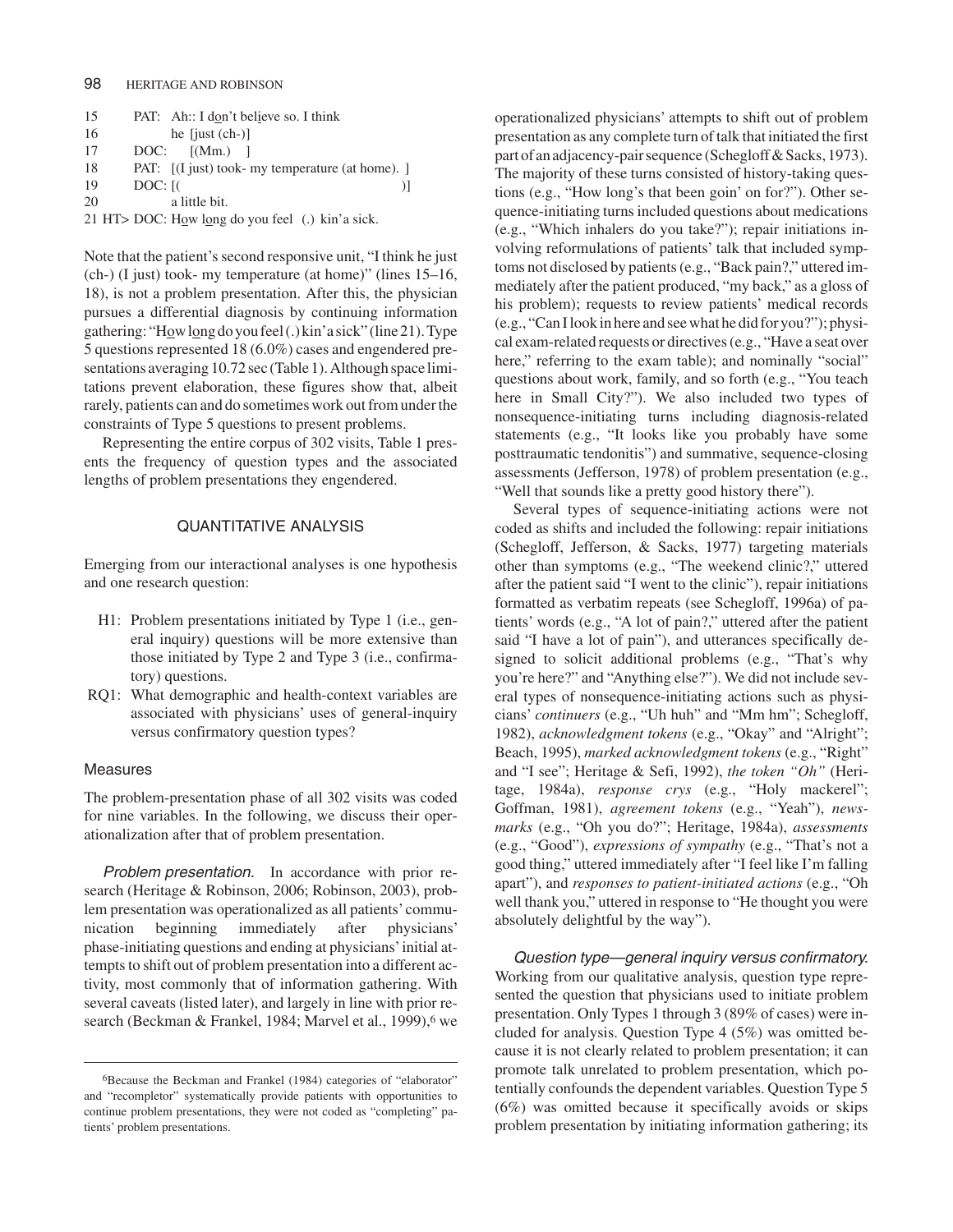exclusion makes our findings relatively more conservative. The unit of analysis was physicians' turns. If turns contained more than one question type—as in Extract 13, in which the physician begins with a Type 1 question but shifts to a Type 2 question—we coded for the last question, which has been shown to be the most interactionally proximate and relevant question (Sacks, 1987). If, immediately after patients' responses to Type 2 and Type 3 questions, physicians proceeded to ask a Type 1 question—as in Extracts 11 and 16—we coded for the Type 1 question. The variable, "question type," represented either general inquiries (i.e., Type 1; 62%) or confirmatory questions (i.e., Types 2 & 3; 27%).

The extent of problem presentation. We operationalized the extent of problem presentation in two ways. First, in line with previous literature (Beckman & Frankel, 1984; Marvel et al., 1999), we coded the length of presentations in seconds ( $M = 21.4$ ,  $SD = 22.1$ , range = 1–143). The mean length of problem presentation in our sample is very close to the 23.1 sec reported by Marvel et al. To address issues of skewness and kurtosis, the square root of this variable was used for analytic purposes.

Second, we coded the number of present-tense (i.e., framed as currently occurring or relevant) medical symptoms. Our unit of analysis was the turn-constructional unit (Sacks et al., 1974), and thus it was possible for single units to contain more than one current symptom. Current symptoms included both biomedical and psychosocial descriptions of problems (e.g., "I have a sharp pain in my right side" and "My wife and I have a hard time relating to each other"), their location (e.g., "It's into the ears"), and their duration (e.g., "It's been off an'on for the last four days"). The following were not coded as current symptoms: (a) conventional evaluations of personal states of being (e.g., "Pretty good"), (b) (dis)confirmations of symptoms-related questions (e.g., "Yeah"), (c) glosses of symptoms (e.g., "My ear's been acting up"), and (d) self-diagnoses (e.g., "I think I have a kidney infection"). We operationalized the variable, "current symptoms," as either one-or-fewer current symptoms (47%) or more-than-one current symptom (53%).

Additional variables*.* From previsit surveys, we coded for patient age ( $M = 43.3$ ,  $SD = 15.1$ , range = 17–87), race (66% White, 34% non-White), gender (36% male, 64% female), and education (40% ≤high school, 60% >high school), all of which have been shown to affect physician–patient communication (Roter & Hall, 1992). The "practice type" of visits was coded as either urban (63% from Los Angeles corpus) or rural (37% from central Pennsylvania corpus). The "problem type" of visits was coded as either upper respiratory (40%) or nonupper respiratory (60%); upper respiratory was operationalized according to the National Ambulatory Medical Care Survey's Reason-For-Visit Classification (National Center for Health Statistics, n.d.) as patients presenting with the symptom categories of nasal congestion, sinus problems, wheezing, breathing problems, sneezing, cough, throat pain and drainage, chest congestion, or loss of voice. With the exception of age and visit length (which were continuous), all variables were assigned binary dummy codes.

## **Results**

To test our hypothesis regarding the extent of problem presentation, we ran two tests. First, an analysis of variance—testing the association between one dependent variable (visit length) and seven independent variables (question type, patient age, patient gender, patient race, patient education, practice setting, and problem type)—produced a significant two-predictor model,  $F(7, 245) = 10.75$ ,  $p < .0001$ , adjusted  $R^2 = .22$ , including question type,  $F(1, 245) = 59.95$ , *p*  $\leq$  .0001, and patient age,  $F(1, 245) = 6.60$ ,  $p = .01$ .<sup>7</sup> Therefore, problem presentations initiated by Type 1 (i.e., general inquiry) questions ( $M = 27.1$  sec) are significantly (i.e., 2.3) times) longer than those initiated by Type 2 and Type 3 (i.e., confirmatory) questions ( $M = 12$  sec). Further, older patients have significantly longer problem presentations than younger patients. Second, a bivariate logistic regression—testing the association between one dependent variable (i.e., current symptoms) and the same seven independent variables—revealed question type to be the only significant predictor:  $N =$ 245, odds ratio  $(OR) = 4.11$ , confidence interval  $(CI) = 95\%$  $(2.25-7.51, p < .0001)$ . Therefore, problem presentations initiated by Type 1 (i.e., general inquiry) questions are significantly more likely to include more than one current symptom (vs. 1 or fewer) than those initiated by Type 2 and Type 3 (i.e., confirmatory) questions.

To answer our research question, we used one bivariate logistic regression to test the association between one dependent variable (i.e., question type) and six independent variables (patient age, patient gender, patient race, patient education, practice setting, and problem type), which revealed practice setting to be the only significant predictor: *N* = 245, OR = 2.78, CI = 95% (1.40–5.51, *p* = .003). Therefore, physicians operating in urban Los Angeles (vs. rural central Pennsylvania) clinics were significantly more likely to use (confirmatory) Type 2 and Type 3 questions.

#### **DISCUSSION**

This article focused on problem presentation, the only phase of primary, acute-care medical visits that is institutionally designed to provide patients with interactional space in which to present their concerns in accordance with their own agendas. Using the method of CA, we identified five basic question types that vary primarily in terms of the extent to which

<sup>7</sup>None of the independent variables were intercorrelated at levels above .50, warranting their inclusion in our statistical models.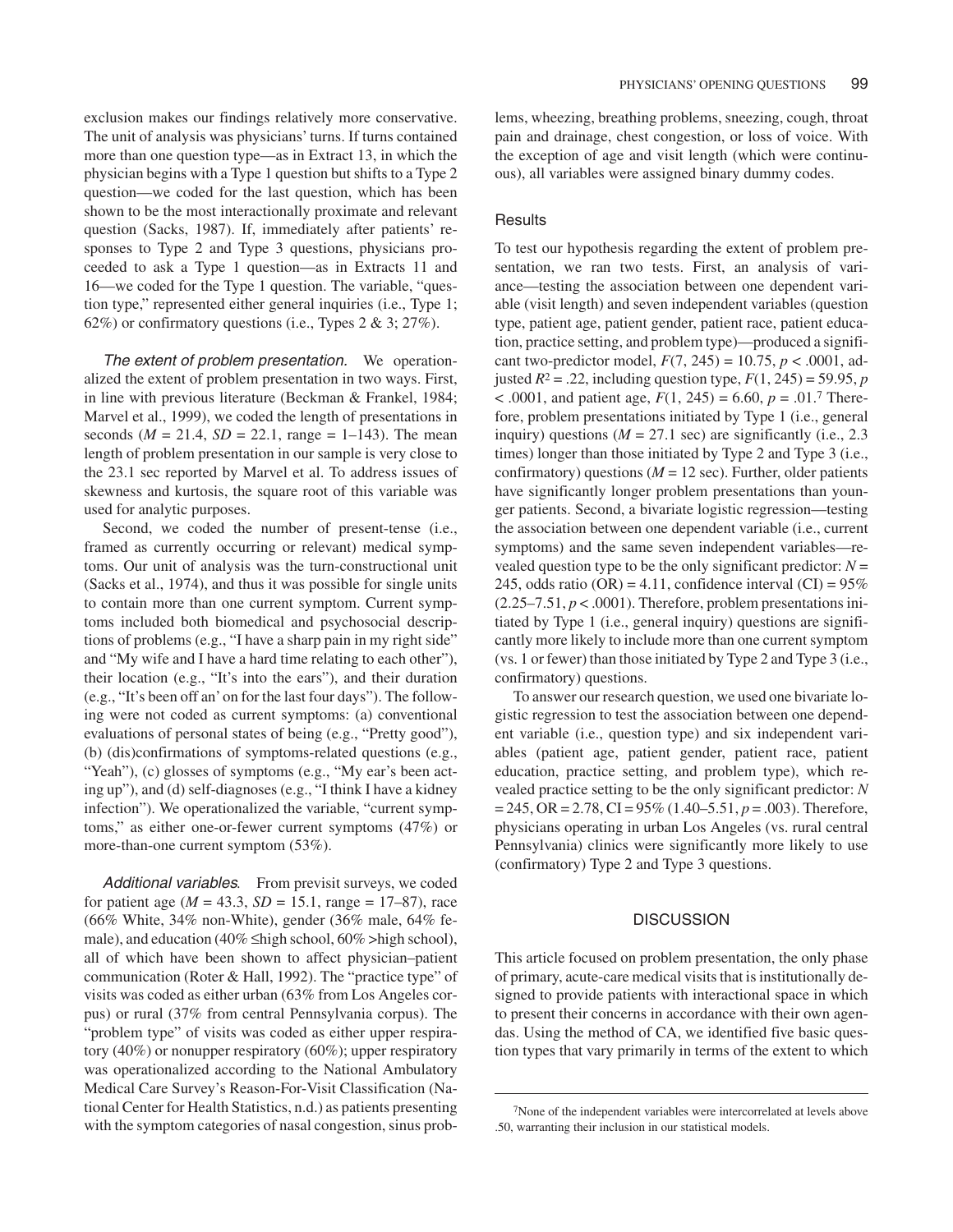they acknowledge information that patients have already presented to nursing staff, and in terms of the type of response they invite from patients. These questions are treated in qualitatively different ways by patients. Most common (62%) were general-inquiry (i.e., Type 1) questions (e.g., "What can I do for you today?"), which formulate an agnostic stance about the precise nature of patients' medical business, invite its immediate presentation, and allow patients to present their concerns in their own terms. Less common (27%) were confirmatory (i.e., Type 2 and Type 3) questions (e.g., "I understand you're having some sinus problems today?"), which index physicians' knowledge about patients' problems and constrain patients' immediate responses to (dis)confirmations, which systematically curtails problem presentation.

We quantitatively confirmed and elaborated these findings. Compared to confirmatory questions, general-inquiry questions were associated with significantly longer problem presentations (in seconds) that included more current symptoms. Whereas Type 2 questions request confirmation of a gloss of patients' problems, Type 3 questions request confirmation of concrete symptoms. It appears that, compared to Type 2 questions, which provide for the relevance of patients unpacking physicians' glosses, Type 3 questions more strongly invoke the conversational norm that sanctions persons who convey information to recipients who already have knowledge of it (Maynard, 2003; Terasaki, 2004), which induces a stronger form of self-censorship among patients presenting problems. The frequency of highly brief answers to Type 3 questions suggests that, compared to Type 2 questions, Type 3 questions constitute a method for initiating problem presentation that distinctively communicates physicians' readiness to initiate, and enforce the initiation, of the next phase of the visit: information gathering.

Two additional aspects of our results should be highlighted. First, amid numerous variables apart from question design (i.e., patients' age, gender, race, and education; problem type; practice setting), the only other variable that was significantly associated with problem presentation was patient age. Compared to younger patients, older patients had significantly longer problem presentations. However, such presentations did not contain significantly more current symptoms. There are several possible explanations for these findings: (a) Older (vs. younger) adults talk more slowly (for review, see N. Coupland, Coupland, & Giles, 1991); (b) due to stereotypes and processes of communicative accommodation (N. Coupland et al., 1991), physicians may allow older (vs. younger) patients more interactional space; and/or (c) because older (vs. younger) adults tend to engage in more painful self-disclosure (N. Coupland et al., 1991), older patients may disclose more about (vs. disclose more) current symptoms or disclose more dealing with topics that do not include current symptoms (e.g., family, finances, etc.).

Second, although question type significantly affected the extent of patients' problem presentations, physicians were more likely to use confirmatory questions when practicing in an urban (Los Angeles) practice setting, compared to a rural (central Pennsylvania) practice setting. The underlying mechanisms of this finding are currently opaque and deserve further research. More important, despite this finding, practice setting was not significantly associated with the extent of problem presentation, suggesting that the influence of practice setting on extent of problem presentation, which was clear in bivariate analysis, is fundamentally exerted indirectly through the medium of question design itself.

#### ACKNOWLEDGMENTS

Research for this article was supported in part by Agency for Healthcare Research and Quality: Grant No. RO1 HS10922-03.

#### **REFERENCES**

- Arborelius, E., Bremberg, S., & Timpka, T. (1991). What is going on when the general practitioner doesn't grasp the situation? *Family Practice, 8,* 3–9.
- Atkinson, J. M., & Heritage, J. (1984). *Structures of social action: Studies in conversation analysis.* Cambridge, England: Cambridge University Press.
- Barsky, A. J. (1981). Hidden reasons some patients visit doctors. *Annals of Internal Medicine, 94,* 492–498.
- Beach, W. A. (1995). Preserving and constraining options: "Okays" and "official" priorities in medical interviews. In B. Morris & R. Chenail (Eds.), *Talk of the clinic: Explorations in the analysis of medical and therapeutic discourse* (pp. 259–290). Hillsdale, NJ: Lawrence Erlbaum Associates, Inc.
- Beckman, H. B., & Frankel, R. M. (1984). The effect of physician behavior on the collection of data. *Annals of Internal Medicine, 101,* 692–696.
- Beckman, H. B., Frankel, R. M., & Darnley, J. (1985). Soliciting the patient's complete agenda. A relationship to the distribution of concerns. *Clinical Research, 33,* 714A.
- Boyd, E., & Heritage, J. (2006). Taking the history: Questioning during comprehensive history taking. In J. Heritage & D. Maynard (Eds.), *Communication in medical care: Interaction between physicians and patients* (pp. 151–184). Cambridge, England: Cambridge University Press.
- Carter, W. B., Inui, T. S., Kukull, W. A., & Haigh, V. H. (1982). Outcome-based doctor–patient interaction analysis II. Identifying effective provider and patient behavior. *Medical Care, 20,* 550–566.
- Cassell, E. J. (1976). *The healer's art: A new approach to the doctor–patient relationship.* New York: Lippincott.
- Coupland, J., Robinson, J., & Coupland, N. (1994). Frame negotiation in doctor–elderly patient consultations. *Discourse and Society, 5,* 89–124.
- Coupland, N., Coupland, J., & Giles, H. (1991). *Language, society, and the elderly: Discourse, identity, and aging.* Oxford, England: Blackwell.
- Drew, P., & Heritage, J. (1992). *Talk at work: Interaction in institutional settings.* Cambridge, England: Cambridge University Press.
- Eisenberg, L. (1977). Disease and illness: Distinctions between professional and popular ideas of sickness. *Culture, Medicine, and Psychiatry, 1,* 9–23.
- Engel, G. L. (1977). The need for a new medical model: A challenge for biomedicine. *Science, 196,* 129–196.
- Fisher, S. (1991). A discourse of the social: Medical talk/power talk/oppositional talk? *Discourse and Society, 2,* 157–182.
- Goffman, E. (1971). *Relations in public.* New York: Basic Books.
- Goffman, E. (1981). *Forms of talk.* Oxford, England: Blackwell.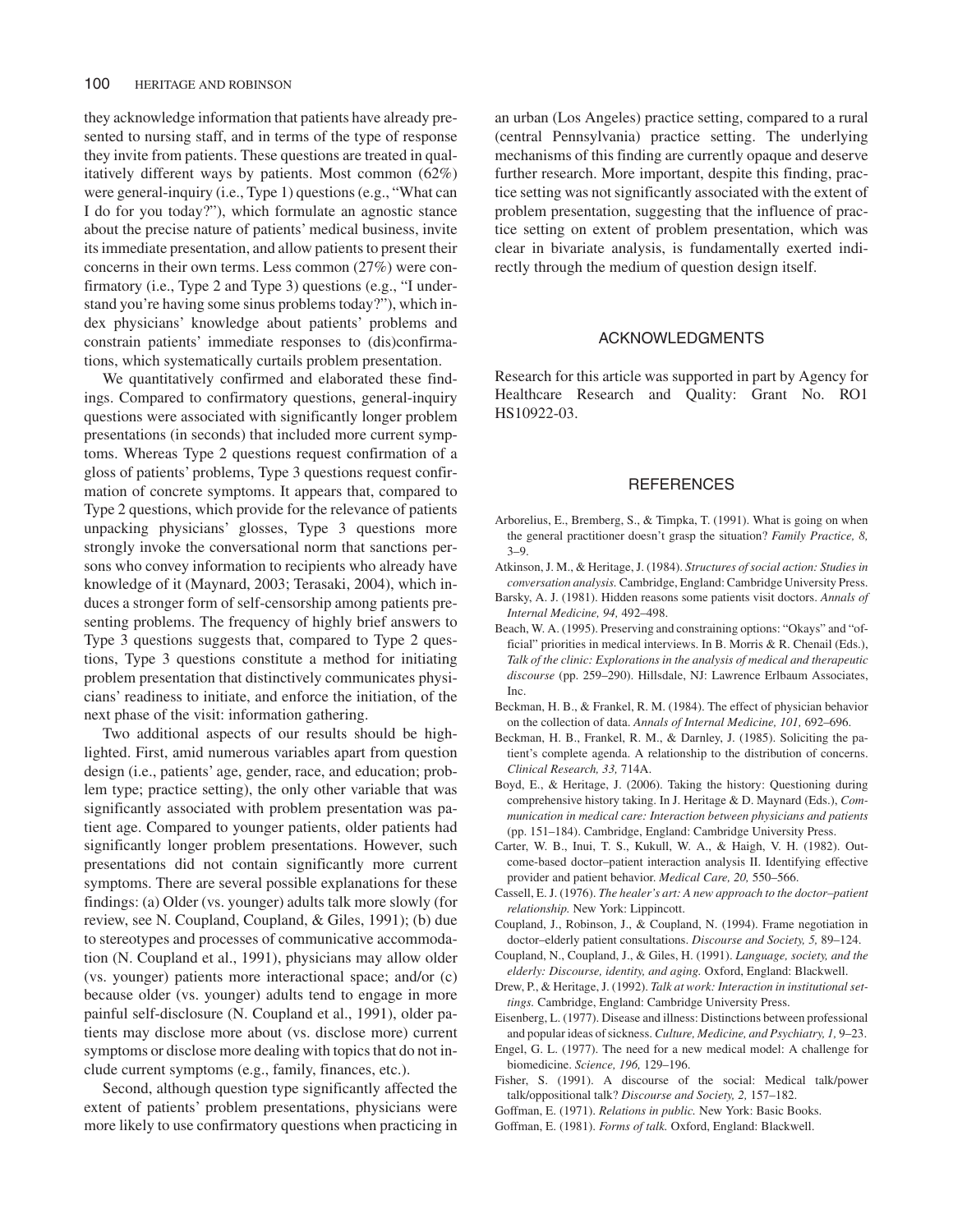- Goodwin, C. (1996). Transparent vision. In E. Ochs, E. A. Schegloff, & S. A. Thompson (Eds.), *Interaction and grammar* (pp. 370–404). Cambridge, England: Cambridge University Press.
- Heath, C. (1981). The opening sequence in doctor–patient interaction. In P. Atkinson & C. Heath (Eds.), *Medical work: Realities and routines* (pp. 71–90). Aldershot, England: Gower.
- Heritage, J. (1984a). A change-of-state token as aspects of its sequential placement. In J. M. Atkinson & J. Heritage (Eds.), *Structures of social action* (pp. 299–345). Cambridge, England: Cambridge University Press.
- Heritage, J. (1984b). *Garfinkel and ethnomethodology.* Cambridge, England: Polity.
- Heritage, J. (2002). Ad hoc inquiries: Two preferences in the design of "routine" questions in an open context. In D. Maynard, H. Houtkoop-Steenstra, N. K. Schaeffer, & H. van der Zouwen (Eds.), *Standardization and tacit knowledge: Interaction and practice in the survey interview* (pp. 313–333). New York: Wiley–Interscience.
- Heritage, J., & Maynard, D. (2006). *Communication in medical care: Interaction between physicians and patients.* Cambridge, England: Cambridge University Press.
- Heritage, J., & Robinson, J. D. (2006). Accounting for the visit: Giving reasons for seeking medical care. In J. Heritage & D. Maynard (Eds.), *Communication in medical care: Interaction between physicians and patients* (pp. 48–85). Cambridge, England: Cambridge University Press.
- Heritage, J., & Sefi, S. (1992). Dilemmas of advice: Aspects of the delivery and reception of advice in interactions between health visitors and first time mothers. In P. Drew & J. Heritage (Eds.), *Talk at work* (pp. 359–417). Cambridge, England: Cambridge University Press.
- Inui, T. S., Carter, W. B., Kukull, W. A., & Haigh, V. H. (1982). Outcome-based doctor–patient interaction analysis I. Comparison of techniques. *Medical Care, 20,* 535–549.
- Jefferson, G. (1978). Sequential aspects of storytelling in conversation. In J. Schenkein (Ed.), *Studies in the organization of conversational interaction* (pp. 219–248). New York: Academic.
- Jefferson, G. (1980). On "trouble-premonitory" response to inquiry. *Sociological Inquiry, 50,* 153–185.
- Jefferson, G. (1984). Notes on some orderliness of overlap onset. In V. D'Urso & P. Leonardi (Eds.), *Discourse analysis and natural rhetorics* (pp. 11–38). Padua, Italy: Cleup Editore.
- Jefferson, G. (1985). On the interactional unpackaging of a gloss. *Language in Society, 14,* 435–466.
- Jefferson, G. (2004). Some orderly aspects of overlap in natural conversation. In G. Lerner (Ed.), *Conversation analysis: Studies from the first generation* (pp. 171–223). Philadephia: Benjamins.
- Kleinman, A. (1980). *Patients and healers in the context of culture.* Berkeley: University of California Press.
- Larsson, U. S., Säljö, R., & Aronson, K. (1987). Patient–doctor communication on smoking and drinking: Lifestyle in medical consultations. *Social Science and Medicine, 25,* 1129–1137.
- Lipkin, M., Jr., Frankel, R., Beckman, H., Charon, R., & Fein, O. (1995). Performing the interview. In M. Lipkin Jr., S. M. Putnam, & A. Lazare (Eds.), *The medical interview: Clinical care, education and research* (pp. 65–82). New York: Springer-Verlag.
- Marvel, M. K., Epstein, R. M., Flowers, K., & Beckman, H. B. (1999). Soliciting the patient's agenda: Have we improved? *Journal of the American Medical Association, 281,* 283–287.
- Maynard, D. (2003). *Bad news, good news: Conversational order in everyday talk and clinical settings.* Chicago: University of Chicago Press.
- McWhinney, I. (1989). The need for a transformed clinical method. In M. Stewart & D. Roter (Eds.), *Communicating with medical patients.* Newbury Park, CA: Sage.
- Mishler, E. (1984). *The discourse of medicine: Dialectics of medical interviews.* Norwood, NJ: Ablex.
- National Center for Health Statistics. (n.d.). Retrieved from ftp://ftp.cde .gov/pub/Health\_Statistics/NCHS/Publications/ICD-9/ucod.txt
- Ochs, E., Schegloff, E. A., & Thompson, S. A. (1996). *Interaction and grammar.* Cambridge, England: Cambridge University Press.
- Orth, J. E., Stiles, W. B., Scherwitz, L., Hennrikus, D., & Vallbona, C. (1987). Patient exposition and provider explanation in routine interviews and hypertensivepatients'bloodpressurecontrol.*HealthPsychology,6,*29–42.
- Peppiatt, R. (1992). Eliciting patients'views of the cause of their problem: A practical strategy. *Family Practice, 9,* 295–298.
- Pillet-Shore, D. (2003). Doing "okay": On the multiple metrics of an assessment. *Research on Language and Social Interaction, 36,* 285–319.
- Pomerantz, A. (1980). Telling my side: "Limited access" as a "fishing" device. *Sociological Inquiry, 50,* 186–198.
- Putnam, S. M., Stiles, W. B., Jacob, M. C., & James, S. A. (1985). Patient exposition and physician explanation in initial medical interviews and outcomes of clinic visits. *Medical Care, 23,* 74–83.
- Raymond, G. (2003). Grammar and social organization: Yes/no interrogatives and the structure of reesponding. *American Sociological Review, 68,* 939–967.
- Robinson, J. D. (1998). Getting down to business: Talk, gaze, and body orientation during openings of doctor–patient consultations. *Human Communication Research, 25,* 97–123.
- Robinson, J. D. (1999). *The organization of action and activity in general-practice, doctor–patient consultations.* Unpublished doctoral dissertation, University of California, Los Angeles.
- Robinson, J. D. (2001). Asymmetry in action: Sequential resources in the negotiation of a prescription request. *Text, 21,* 19–54.
- Robinson, J. D. (2003). An interactional structure of medical activities during acute visits and its implications for patients' participation. *Health Communication, 15,* 27–57.
- Robinson, J. D. (2006). Soliciting patients' presenting concerns. In J. Heritage & D. Maynard (Eds.), *Communication in medical care: Interaction between physicians and patients* (pp. 22–47). Cambridge, England: Cambridge University Press.
- Roter, D., & Hall, J. (1992). *Doctors talking with patients/patients talking with doctors: Improving communication in medical visits.* Westport, CT: Auburn House.
- Sacks, H. (1974). An analysis of the course of a joke's telling in conversation. In R. Bauman & J. Sherzer (Eds.), *Explorations in the ethnography of speaking* (pp. 337–353). Cambridge, England: Cambridge University Press.
- Sacks, H. (1975). Everyone has to lie. In B. Blount & M. Sanches (Eds.), *Sociocultural dimensions of language use* (pp. 57–79). New York: Academic.
- Sacks, H. (1987). On the peferences for agreement and contiguity in sequences in conversation. In G. Button & J. R. E. Lee (Eds.), *Talk and social organisation* (pp. 54–69). Clevedon, England: Multilingual **Matters**.
- Sacks, H., Schegloff, E. A., & Jefferson, G. (1974). A simplest systematics for the organization of turn-taking for conversation. *Language*, 50, 696–735.
- Sankar, A. (1986). Out of the clinic into the home: Control and patient–doctor communication. *Social Science and Medicine, 22,* 973–982.
- Schegloff, E. A. (1968). Sequencing in conversational openings. *American Anthropologist, 70,* 1075–1095.
- Schegloff, E. A. (1972). Notes on a conversational practice: Formulating place. In D. N. Sudnow (Ed.), *Studies in social interaction* (pp. 75–119). New York: Macmillan.
- Schegloff, E. A. (1982). Discourse as an interactional achievement: Some uses of "uh-huh" and other things that come between sentences. In D. Tanned (Ed.), *Analyzing discourse: Text and talk* (pp. 71–93). Washington, DC: Georgetown University Press.
- Schegloff, E. A. (1986). The routine as achievement. *Human Studies, 9,* 111–151.
- Schegloff, E. A. (1996a). Confirming allusions. *American Journal of Sociology, 104,* 161–216.
- Schegloff, E. A. (1996b). Some practices for referring to persons in talk-in-interaction: A partial sketch of a systematics. In B. Fox (Ed.), *Studies in anaphora* (pp. 437–485). Amsterdam: Benjamins.
- Schegloff, E. A. (2000a). On granularity. *Annual Review of Sociology, 26,* 715–720.